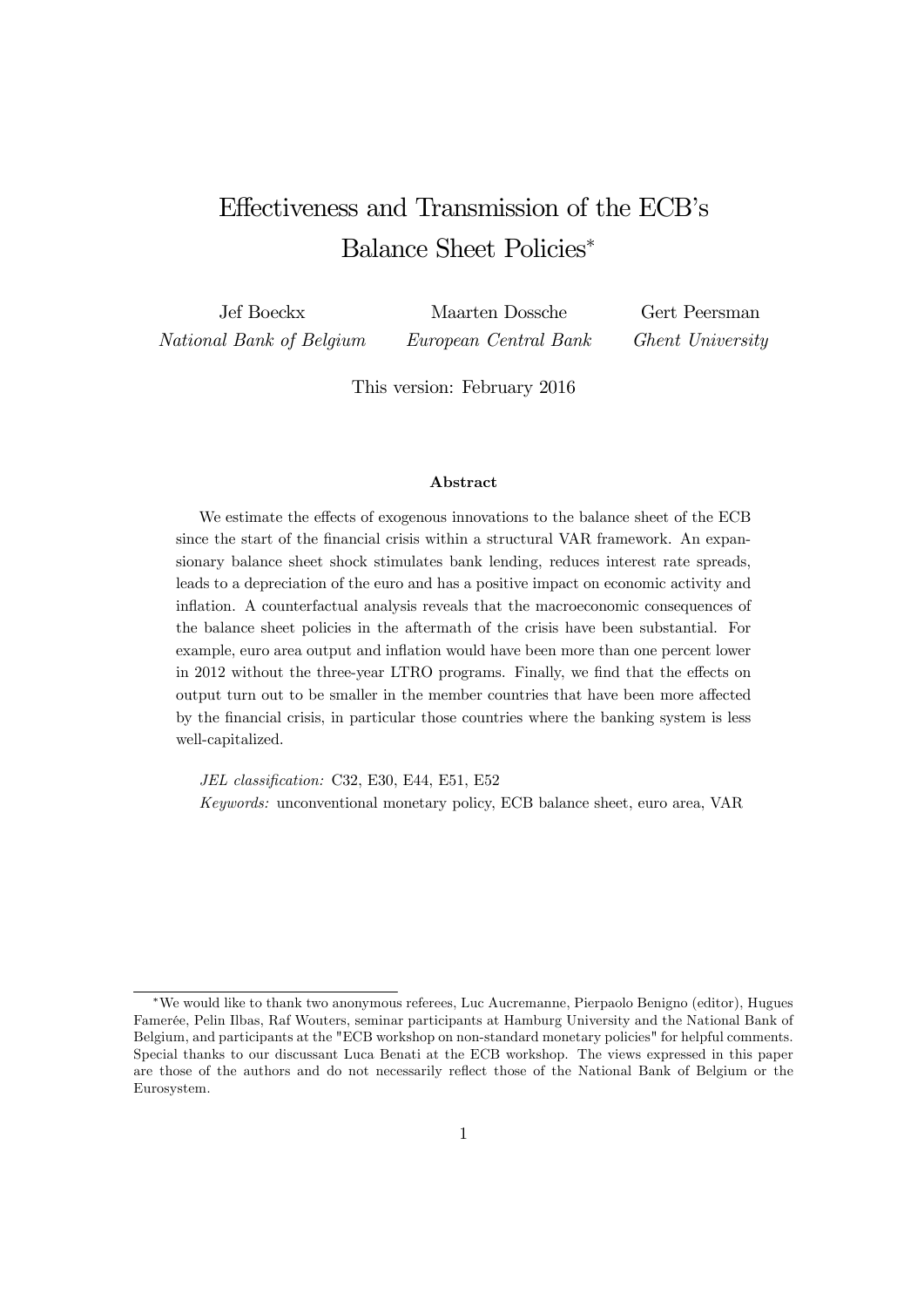## 1 Introduction

There is a large literature that has used Structural Vector Autoregressive (SVAR) models to examine the macroeconomic effects of changes in policy-controlled interest rates (e.g. Bernanke and Blinder 1992; Bernanke and Mihov 1998; Christiano et al. 1999; Peersman and Smets 2003). VAR models are reduced form multivariate representations of macroeconomic variables. By imposing a minimum set of restrictions, it is possible to identify the structural shocks that drive the variables, such as exogenous innovations to the policycontrolled interest rate. Once the shocks are identified, the SVAR model allows to study the dynamic responses of the variables to the shocks. There is considerable agreement in this literature that a decline in the policy rate leads to a hump-shaped temporary rise in economic activity, while prices increase persistently. These effects are typically used as a benchmark for the construction of monetary general equilibrium models of the business cycle (e.g. Christiano et al. 2005; Smets and Wouters 2007).

In contrast, little is known about the effectiveness and pass-through of monetary policy measures that expand the central bank balance sheets for a given policy rate.<sup>1</sup> Indeed, this is exactly what the European Central Bank (ECB) and other major central banks have done in the aftermath of the financial crisis to counter the risks to macroeconomic and financial stability. The ECB, for instance, shifted from a variable rate tender to a fixed rate tender with full allotment, the pool of collateral accepted for refinancing operations has been enlarged and liquidity to banks has been provided at longer maturities than in the pre-crisis period. The ECB also conducted outright purchases of financial assets like covered bonds, asset-backed securities and government bonds. A better understanding of the transmission mechanism and impact of such balance sheet policies on the macroeconomy is not only essential for policymakers, it is also important to construct theoretical monetary models for the analysis of unconventional monetary policy and the financial crisis.

In this study, we apply the SVAR methodology to analyze the macroeconomic effects and transmission mechanism of shocks to the ECB's balance sheet that are orthogonal to real economy fluctuations, disturbances in financial markets, changes in the demand for central bank liquidity and conventional innovations to the policy rate. We focus exclusively on the period between the onset of the financial crisis and the start of the Expanded Asset

<sup>&</sup>lt;sup>1</sup>The literature on the effects of so-called unconventional monetary policy, however, has been growing recently. Theoretical examples are Curdia and Woodford (2011) and Gertler and Karadi (2011). Empirical applications are Peersman  $(2011)$ , Ciccarelli et al.  $(2013)$ , Fahr et al.  $(2013)$ , Lenza et al.  $(2010)$  and Gambacorta et al. (2014).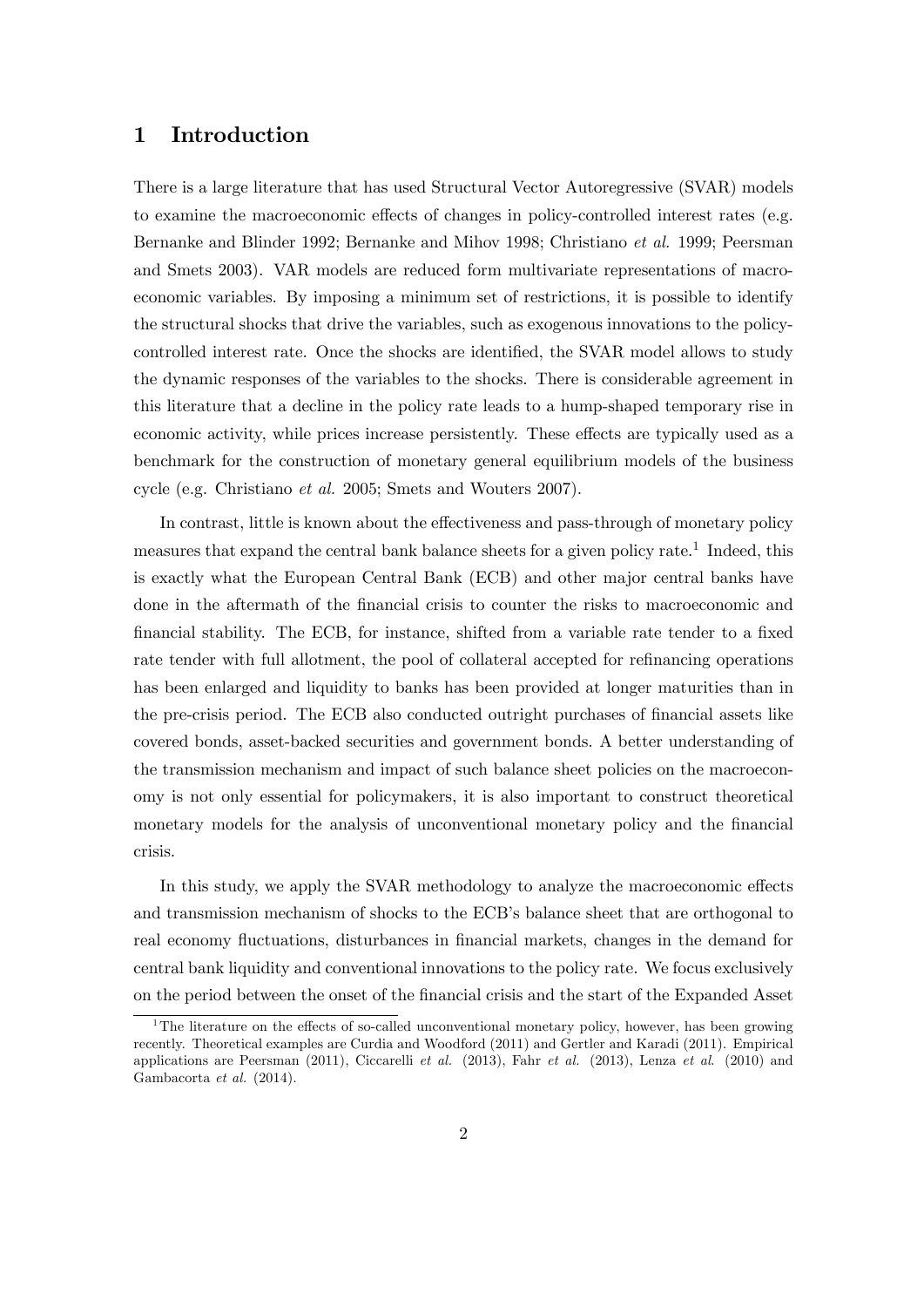Purchase Program (EAPP).<sup>2</sup> More precisely, we first estimate a benchmark monthly SVAR model for the euro area containing output, consumer prices, the policy rate, central bank total assets, the CISS indicator of financial stress, and the spread between the EONIA and the policy rate over the sample period 2007M1-2014M12. We find that an exogenous expansion in total assets leads to a significant but temporary rise in output and prices. The dynamic effects are very similar to the ones typically found in the literature on conventional interest rate innovations. This confirms that a central bank can also use its balance sheet to influence the real economy without altering the policy rate.

In a second step, we extend the VAR model and estimate the impact of balance sheet shocks on a set of financial market and banking sector variables in order to shed more light on the transmission channels. We find that an exogenous rise in the ECB's balance sheet improves bank lending conditions for households and firms in the euro area, increasing the volume of bank lending significantly. Furthermore, the exchange rate depreciates, and there is a fall in money market spreads, as well as the intra-euro area sovereign bond spreads vis-à-vis Germany. These results suggest that balance sheet policies of the ECB are also effective to counter risks to financial stability. On the other hand, we do not find a significant impact on (risk-free) German government bond yields.

To assess whether the consequences of the non-standard monetary policies have been economically meaningful, we then use the VAR model to conduct two counterfactual simulations. First, we simulate how the economy would have evolved without the one-year LTROs and the first Covered Bonds Purchases Program (CBPP1), two measures which were launched in the summer of 2009. Second, a similar exercise is done for the three-year LTROs executed in December 2011 and March 2012. Both simulations reveal that the balance sheet policies sheltered the euro area economy from worse counterfactual scenarios. For example, the recovery of economic activity and pick-up of inflation in 2010 would have been much more sluggish without the two measures taken in 2009, while output and inflation would have been more than one percent lower in 2012 without the three-year LTROs.

Finally, we estimate the impact of the balance sheet shocks on output and prices in individual euro area countries. The effects on prices are quite similar across countries. The output effects, however, are more diverse. In particular, we find a more subdued or insignificant impact in those countries that have been more affected by the financial

<sup>&</sup>lt;sup>2</sup> Because the volume of asset purchases of the EAPP are anticipated long time beforehand, and the EAPP can be considered as a monetary policy regime shift, we believe that the VAR model and identification strategy that we use are not appropriate to assess its effectiveness.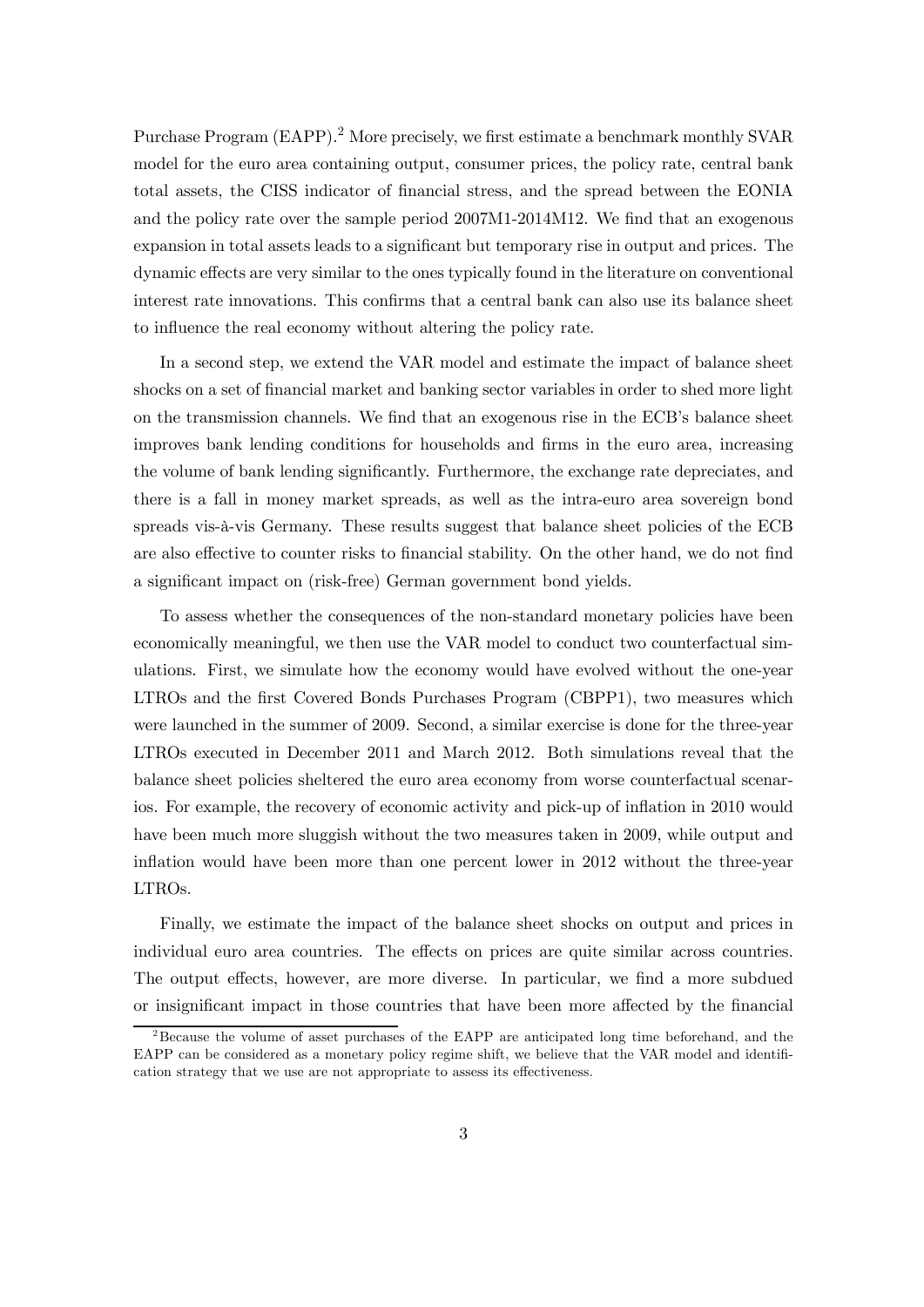crisis (e.g. Greece, Portugal, Cyprus and Spain). The responses of output across countries turn out to correlate positively with the degree of capitalization of national banking sectors, which suggests that the solvency of the banking sector might be important for the effectiveness of the ECB's balance sheet policies.

This study is related to Gambacorta et al. (2014), who estimate a panel VAR for eight industrialized countries and find favorable effects of central bank balance sheet shocks on output and inflation since the start of the crisis, but differs in some important aspects. First, in the meantime we have several more years of data, which allows us to estimate a VAR model for a single currency. This implies that we do not have to pool data from different policy regimes and relatively diverse economic structures, which could distort the results. Second, our identification strategy of the shocks is much better tailored for the euro area. For example, Gambacorta et al. (2014) do not distinguish between policy-induced and demand-driven innovations to the balance sheet of the central bank. While this is an appropriate approach for most industrialized countries, as discussed in the next sections, this could be misleading for the euro area given the fixed rate tender with full allotment strategy of the ECB. A further isolation of policy-induced innovations is thus a relevant methodological extension of the present paper. Third, Gambacorta et al. (2014) do not examine the transmission mechanism to bank lending and financial market variables, nor the differences across individual euro area member countries, which are essential extensions to better understand the macro consequences.

When we compare our findings with existing theoretical contributions on the effects of balance sheet policies, the area-wide results appear to be consistent with the models of Curdia and Woodford (2011) and Gertler and Karadi (2011). Specifically, Curdia and Woodford (2011) demonstrate that central bank credit policies (targeted purchases of private assets) can be effective in stimulating economic activity by lowering credit spreads when financial markets are sufficiently impaired. In a bank-based financial system, such as the euro area, an increase in the volume of liquidity provision to banks by the ECB can be considered as a way to expand credit to the private sector. The rise in the volume of bank lending to households and firms, and the decline of interest rate spreads that we find are thus in line with the predictions of their model. Cahn et al. (2014) apply the model of Gertler and Karadi (2011) to the euro area and show that liquidity injections by the ECB into the banking sector could be effective in stimulating aggregate demand, because this alleviates balance sheet constraints of financial intermediaries, increasing bank lending. The area-wide results could indeed be interpreted as evidence in favor of the ability of the central bank to relax commercial banks' balance sheet constraints. On the other hand,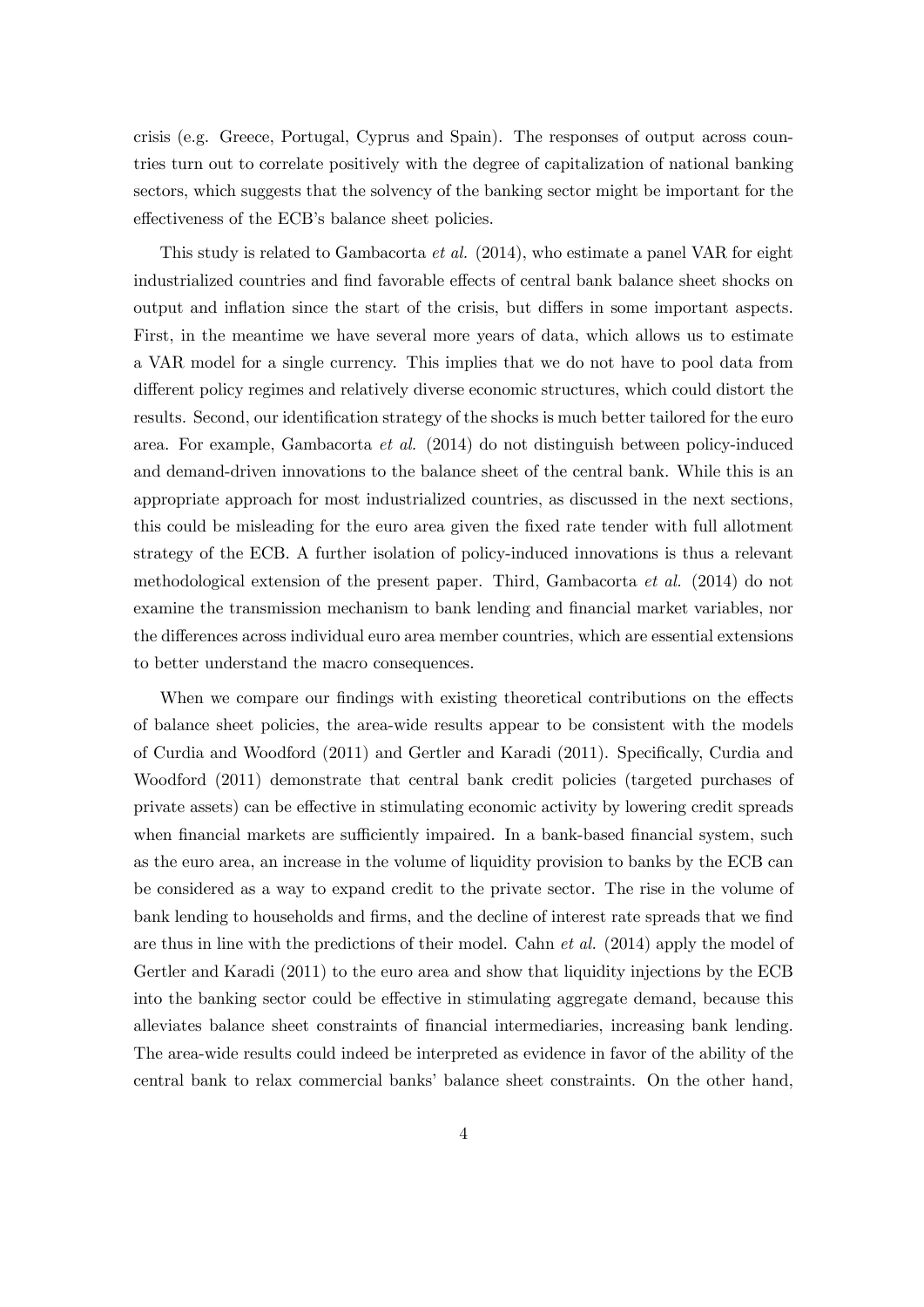the cross-country differences, with weaker effects in countries that were more hit by the crisis, are much harder to reconcile with these models. This is an issue that should be tackled in future research.

Some caution when interpreting the results is, however, required. In particular, the estimations represent the average impact of a generic series of exogenous balance sheet innovations during the crisis period. The shocks are thus a mixture of different policy actions affecting the ECB's balance sheet of which the effects are not necessarily the same. This also applies to the counterfactuals, which are based on the average effects. The latter are also sensitive to the Lucas critique. More precisely, the counterfactuals implicitly assume that there are no changes in the deep structure of the economy without the interventions. Furthermore, since our sample period only covers the crisis period, the results do not necessarily imply that balance sheet policies are generally effective to influence the macro-economy, i.e. also in noncrisis periods. Similarly, it is not clear whether the effectiveness and estimated magnitudes depend on the presence of a (zero) lower bound on risk-free rates. Nevertheless, the results could serve as a benchmark for further theoretical and empirical research on the transmission of balance sheet policies.

The remainder of the paper is organized as follows. In the next section, we provide an overview of the most important unconventional monetary policy measures of the ECB in the wake of the global financial crisis, and their influence on the central bank balance sheet. Section 3 presents the benchmark VAR model and the identification strategy to isolate exogenous balance sheet innovations. That section also relates the identification strategy to the theoretical literature on balance sheet policies. Section 4 reports the results of the benchmark estimations, whereas the impact on financial market and banking sector variables is shown in section 5. In section 6, we report the counterfactual simulations, while the cross-country differences within the euro area are analyzed in section 7. Finally, section 8 concludes.

## 2 The balance sheet of the ECB and the financial crisis

The financial crisis has affected the balance sheet of the ECB in several waves. From the summer of 2007 onwards, euro area banks suffered significant losses from the fall-out of the subprime mortgage crisis in the United States. As a consequence, banks started to have doubts about their counterparties in the interbank market, which resulted in a shortage of liquidity and a collapse of activity in many financial market segments. In addition, several banks began to build up large liquidity buffers. To accommodate banks'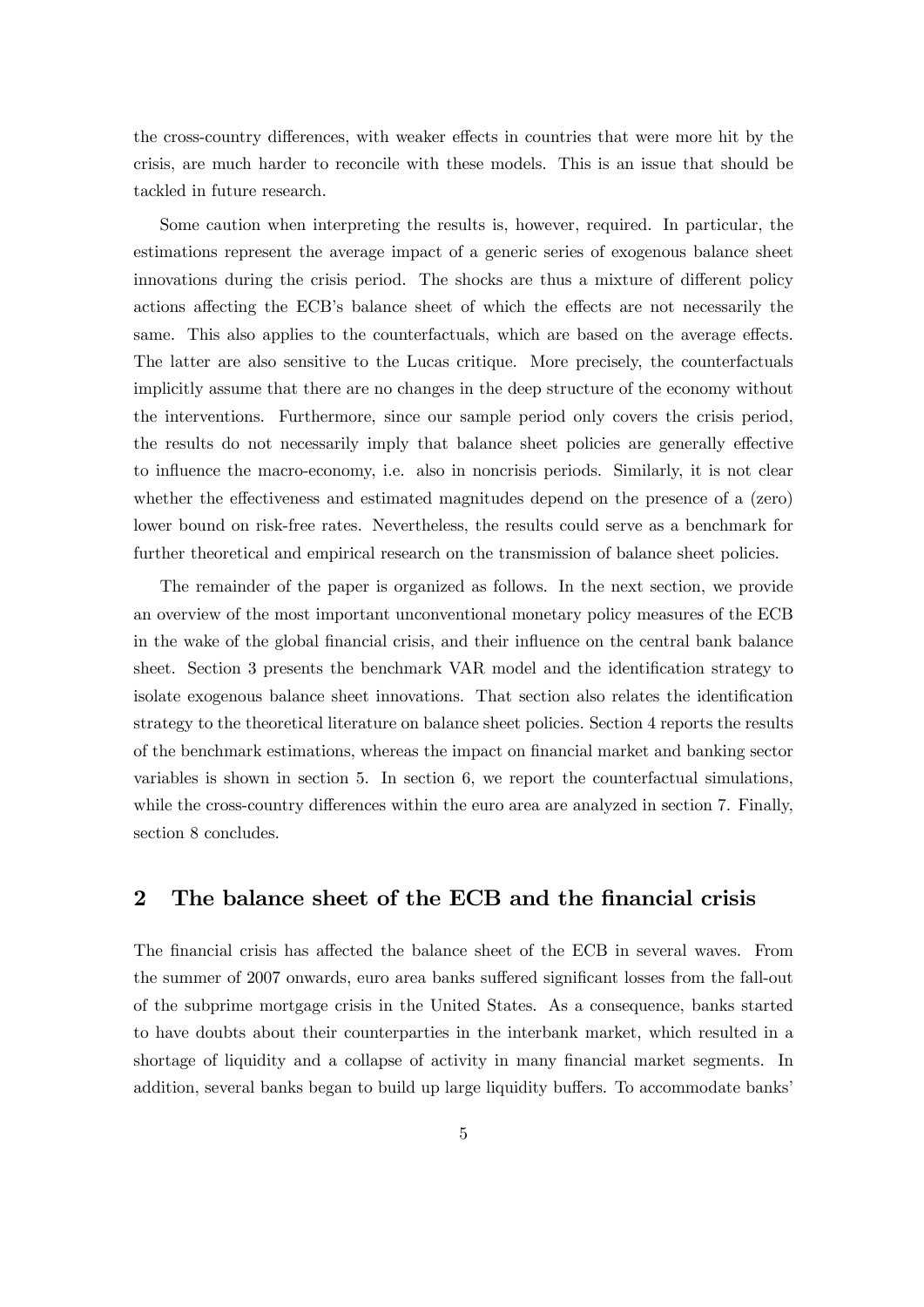increased (and unpredictable) demand for liquidity, the ECB started with several liquidity providing operations in the second half of 2007. This continued until the collapse of Lehman Brothers, when the ECB decided to conduct a fixed interest rate with full allotment (FRFA) policy. In particular, from October 2008 onwards, banks had unlimited access to liquidity from the ECB at a pre-specified interest rate, as long as they could provide the required collateral. As can be seen in Figure 1, this resulted in a first serious expansion of the ECB's balance sheet. At the same time, the ECB also decreased its key interest rates to very low levels.

Crucial for the analysis in this paper, is that the FRFA policy has remained in place throughout the crisis for all standard liquidity-providing operations of the ECB, although it has been suspended temporarily for three-month operations in the spring of 2010. Specifically, the main challenge of this study lies in identifying changes in the balance sheet that could be interpreted as exogenous monetary policy decisions, i.e. not the result of movements in other variables. The FRFA policy, however, implies that fluctuations in the volume of liquidity distributed by the ECB to the banking sector between October 2008 and the launch of the expanded asset purchase programme in early 2015 were essentially demand-driven. Nevertheless, shifts in the volume of lending to the banking sector that are the consequence of deliberate monetary policy decisions were still possible and did happen during that period. In particular, the ECB has conducted a number of nonstandard monetary policy measures that raised the demand for liquidity by banks and hence the size of its balance sheet, such as alterations to the *collateral requirements* for its liquidity-providing operations. The list of eligible collateral accepted in the refinancing operations has been extended several times, e.g. in October 2008 and December 2011, allowing banks to refinance less liquid assets, expanding the balance sheet of the ECB. On the other hand, the collateral framework has also been made more restrictive at some points in time, e.g. by limiting the range of eligible assets or by changing haircuts.<sup>3</sup>

The ECB has also stimulated liquidity demand from the banking sector by *extending* the maximum maturity of its longer-term refinancing operations (LTROs). Whereas in the pre-crisis period, the ECB only offered operations with a maturity up to 3 months, the maximum maturity was extended to 6 months in February 2009, then to 12 months in June 2009. There have also been two very important refinancing operations with a maturity of 36 months in December 2011 and March 2012 (and an option to repay the funds after one year), and a series of so-called targeted LTROs with a (maximum) maturity

 $3\text{In early }2009$ , for instance, the ECB raised its rating threshold for ABSs from one A-rating towards two AAA-ratings at issuance.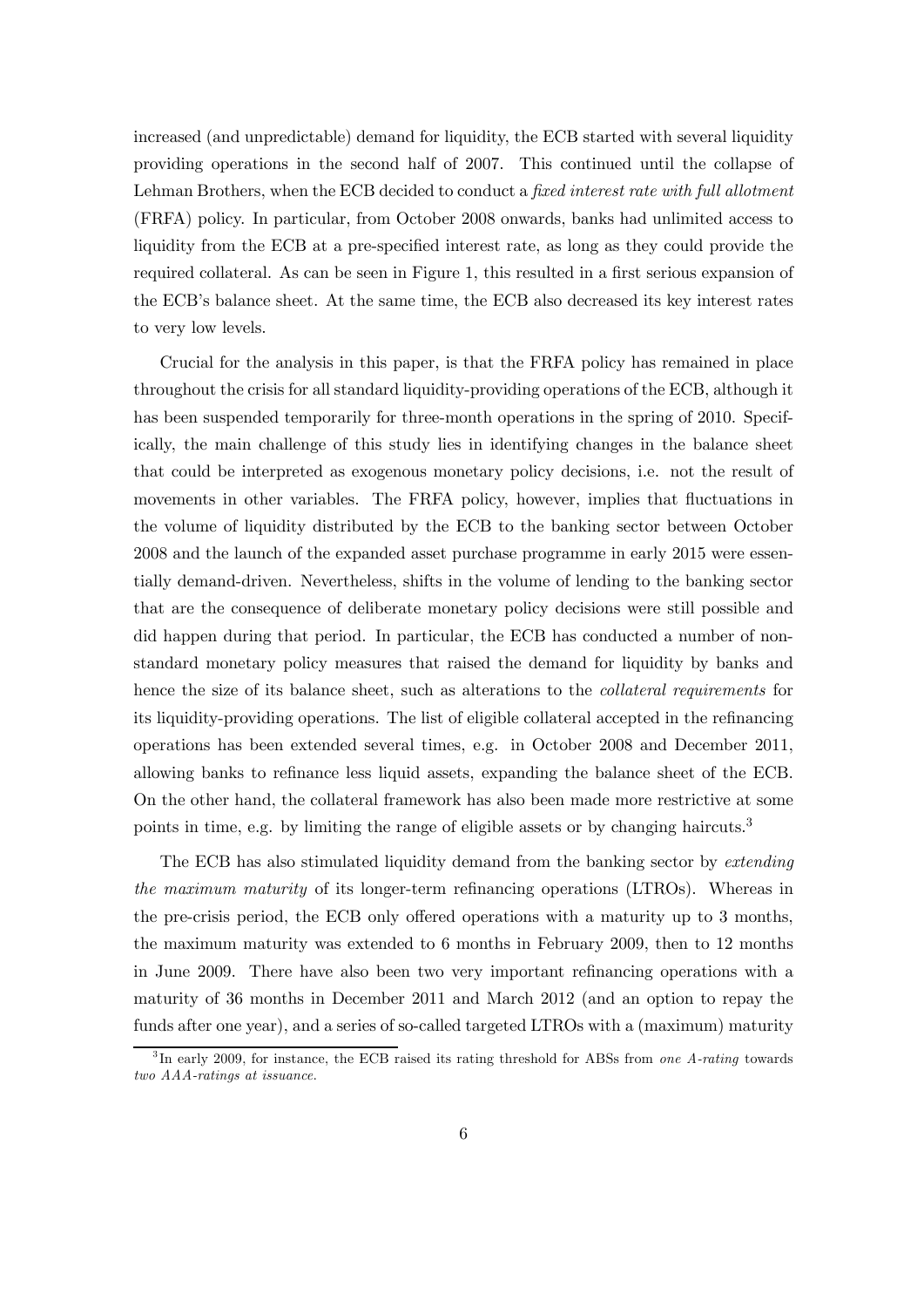of 48 months from the summer of 2014 onwards. The latter provide funding for banks that expand their lending to the private sector. As shown in Figure 1, all these operations got considerable interest by banks, boosting the balance sheet of the ECB. Furthermore, in order to alleviate banks' funding problems in foreign currency, the ECB has offered funding in foreign currency in cooperation with other central banks, such as USD and CHF. These operations have at times been suspended and reintroduced, resulting in balance sheet fluctuations that are at least partly the consequence of policy decisions.

The ECB has further conducted several outright asset purchases programs during the sample period, which influenced the size of its balance sheet (see Figure 1). Specifically, the ECB conducted two Covered Bond Purchase Programs (CBPP) between June 2009 and October 2012, which implied outright purchases of  $\epsilon$ 76.4 billion in covered bonds issued by banks in the euro area. Between May 2010 and the summer of 2012, the ECB also intervened several times in the secondary markets of some euro area government bonds in the context of its Securities Markets Program (SMP). Overall, the ECB bought  $\epsilon$ 219.5 billion of government bonds in the context of the SMP. In addition, a third CBPP has been launched since October 2014, as well as an Asset Backed Securities Purchase Program (ABSPP) since November 2014.

In sum, there have been several deliberate monetary policy decisions after the introduction of the FRFA policy (which was in fact also a policy decision) that had an influence on the balance sheet of the ECB. Hence, it should be possible to isolate exogenous policyinduced balance sheet shocks. The identification strategy to do so, will be discussed in the next section. Notice that we explicitly end our sample period in December 2014. More specifically, in January 2015, the Governing Council of the ECB announced an Expanded Asset Purchase Program (EAPP - mainly public debt securities) of  $\epsilon$ 60 billion per month until at least September 2016. Since the monthly volumes of the purchases are announced several months in advance, these shifts in the balance sheet of the ECB after January 2015 can therefore no longer be considered as unanticipated shocks.

# 3 Euro area SVAR-model for the financial crisis

#### 3.1 Benchmark specification

Structural VAR models are typically used to estimate the macroeconomic effects of conventional monetary policy innovations, e.g. Christiano et al. (1999) for the United States and Peersman and Smets (2003) for the euro area. SVARs impose very little theoretical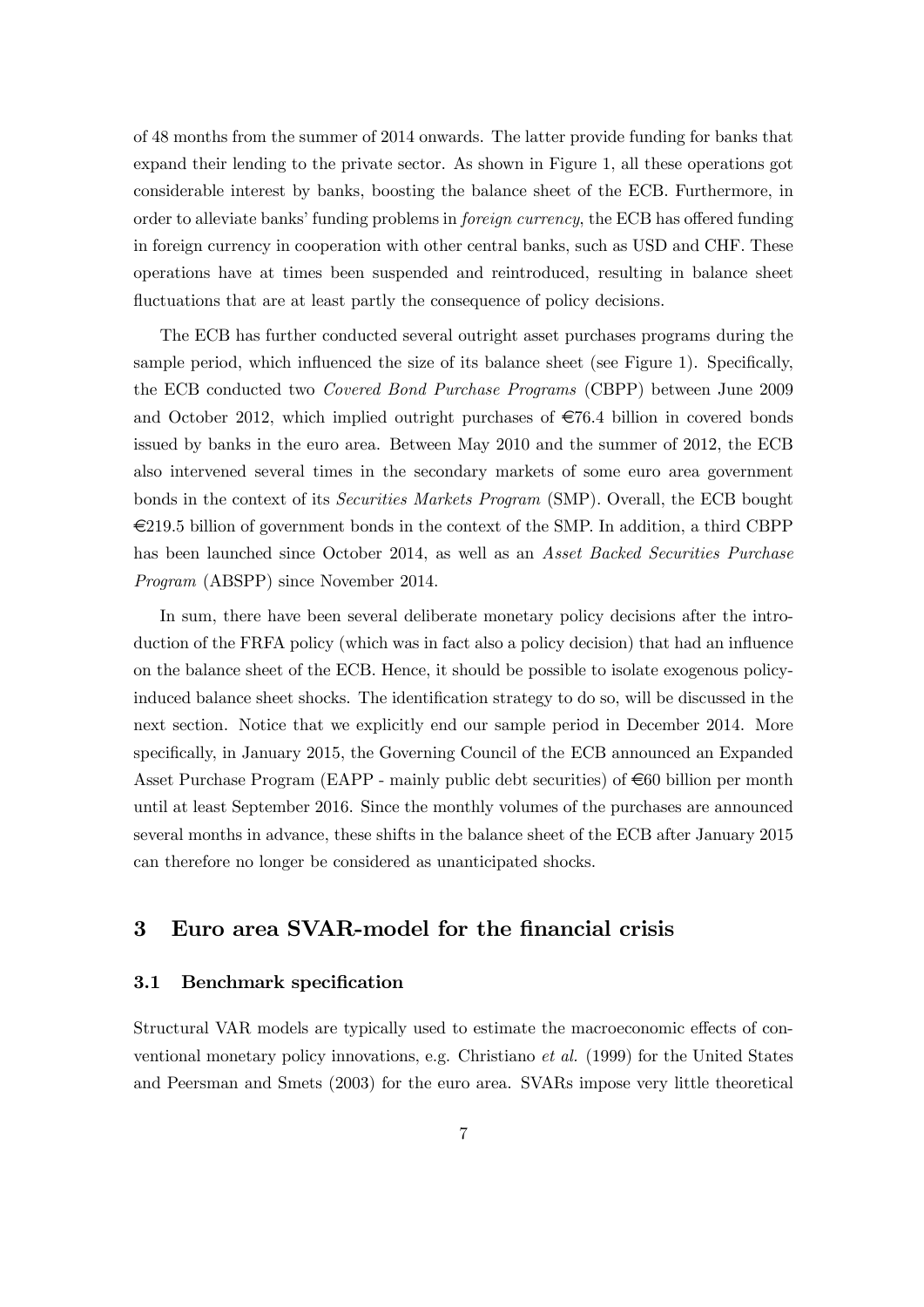structure on the data and can be used to establish some relevant stylized facts. In this paper, we also use the SVAR methodology to explore the dynamic effects of unconventional monetary policies. The benchmark VAR model that we consider has the following representation:

$$
Y_t = \alpha + A(L)Y_{t-1} + B\varepsilon_t
$$
\n<sup>(1)</sup>

where  $Y_t$  is a vector of endogenous variables,  $\alpha$  a vector of constants,  $A(L)$  a matrix polynomial in the lag operator  $L$ , and  $B$  the contemporaneous impact matrix of the mutually uncorrelated disturbances  $\varepsilon$ .

In the benchmark specification, the vector of endogenous variables  $Y_t$  contains six euro area variables: the log of seasonally adjusted real GDP, the log of seasonally adjusted consumer prices, the log of central bank total assets, the level of financial stress as measured by the Composite Indicator of Systemic Stress (CISS), the spread between EONIA and the MRO-rate, and the main refinancing operations (MRO) policy rate. The VARs in this study are estimated in (log) levels over the sample period 2007M1-2014M12.4

Several remarks about the VAR model and selection of variables are worth mentioning. First, a number of empirical studies on unconventional monetary policy use data starting before the financial crisis (e.g. Lenza et al. 2010; Giannone et al. 2012; Peersman 2011). However, this may not be adequate to assess the effects of the policy measures that were taken in the aftermath of the financial crisis. Specifically, banks and sovereign bond markets in the euro area behaved very differently in the financial crisis compared to the pre-crisis period. Moreover, before the summer of 2007, the ECB never explicitly used its balance sheet as a policy tool to influence macroeconomic and financial market conditions.5 This is why our sample period starts in 2007. Conversely, this implies that our results are only representative for a period of severe financial stress, where also the policy rate reached its (zero) lower bound. It is thus not clear whether our results are also valid for balance sheet policies in normal times and high(er) interest rate regimes. Curdia and Woodford (2011), for example, show that balance sheet policies might only be effective when financial markets are sufficiently disrupted.

Second, the benchmark specification should capture the main macroeconomic, finan-

 $^{4}$ Estimation in (log) levels allows for implicit cointegration relationships in the data (Sims, Stock and Watson 1990). Given the short sample available, we do not perform an explicit analysis of the long-run behavior of the economy. For real GDP, we construct a monthly measure using the Chow-Lin interpolation procedure and monthly industrial production as a reference series.

<sup>&</sup>lt;sup>5</sup>One notable example of a change in the size of the balance sheet that was not related to the monetary policy stance of the ECB, is the drop in the balance sheet prior to the changeover of national banknotes into euro banknotes in January 2002.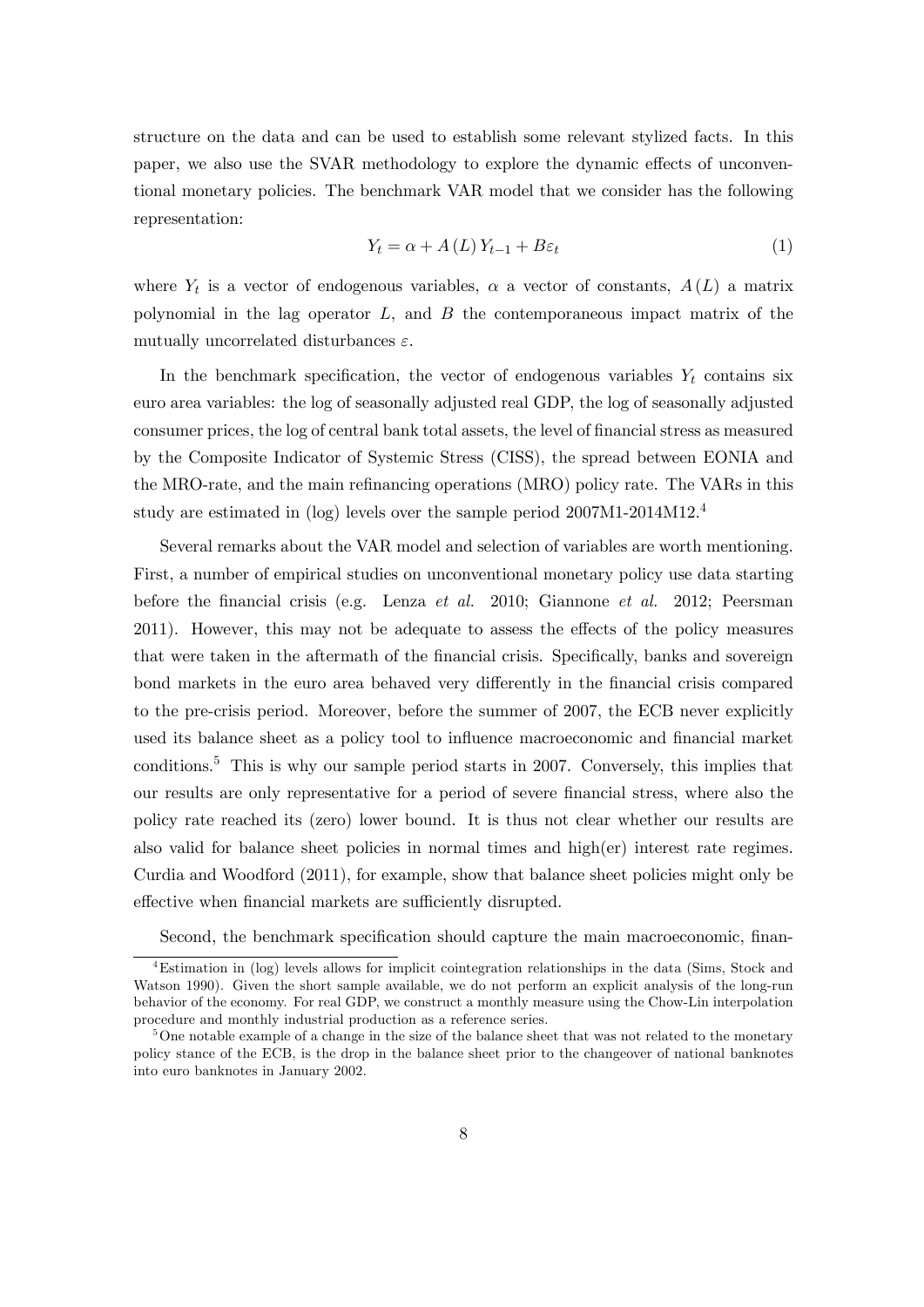cial and monetary interactions during the financial crisis. Output and prices represent the macroeconomic developments in the sample period, while the MRO-rate captures conventional monetary policy. The central bank balance sheet variable that we use in the estimations is ECB total assets, whose dynamics most closely resemble the balance sheet measures discussed in section 2, i.e. additional lending to banks and securities held for monetary policy purposes. Notice that Curdia and Woodford (2011) argue that only targeted purchases of private assets (credit policy) can stimulate the economy, while purchases of (riskless) treasury bonds are not effective in stimulating aggregate demand. This might suggest that it is mainly the composition of the balance sheet, rather than total assets, that matters for the effectiveness of balance sheet policies. However, the ECB did not implement its policy via purchases of risk-free treasury bonds before 2015. The bulk of the interventions were refinancing operations with commercial banks. Accordingly, changes in the size of the balance sheet are sufficient to capture the exposure of the ECB to the private sector. Specifically, in a financial system that is mainly bank-based, such as the euro area, an increase in the exposure of the central bank to the banking system is the most straightforward way of expanding the volume of credit to the private sector. This is also the case for the SMP government bond purchases by the ECB. The rise in the ECB's total assets related to these purchases was arguably not a simple exchange of risk-free government debt for risk-free central bank reserves, since these bonds were issued by euro area countries under severe financial stress. The purchases in the context of SMP can instead be considered as a form of credit policy, in particular given the fact that these bonds were impairing the credit intermediation capacity of commercial banks.

As an alternative for total assets of the ECB, we could use liabilities-based measures such as the monetary base. However, decisions related to, for instance, the SMP would then not be included. The purchases under this program have been sterilized during our sample, and do therefore not affect the monetary base. Nevertheless, the results prove to be robust when we use the monetary base as the balance sheet indicator.<sup>6</sup>

Third, we include the CISS-indicator of Holló et al. (2012) in the benchmark VAR model in order to capture financial stress and economic risk during the sample period. The CISS-indicator summarizes information on financial stress in euro area money markets, bond markets, equity markets, foreign exchange markets and financial intermediaries. Conditioning on such an indicator is also crucial to disentangle exogenous changes in the central bank balance sheet from endogenous responses to financial stress and uncertainty. Specifically, as discussed in Section 2, innovations to the balance sheet could be demand-

 ${}^{6}$ These results are available upon request.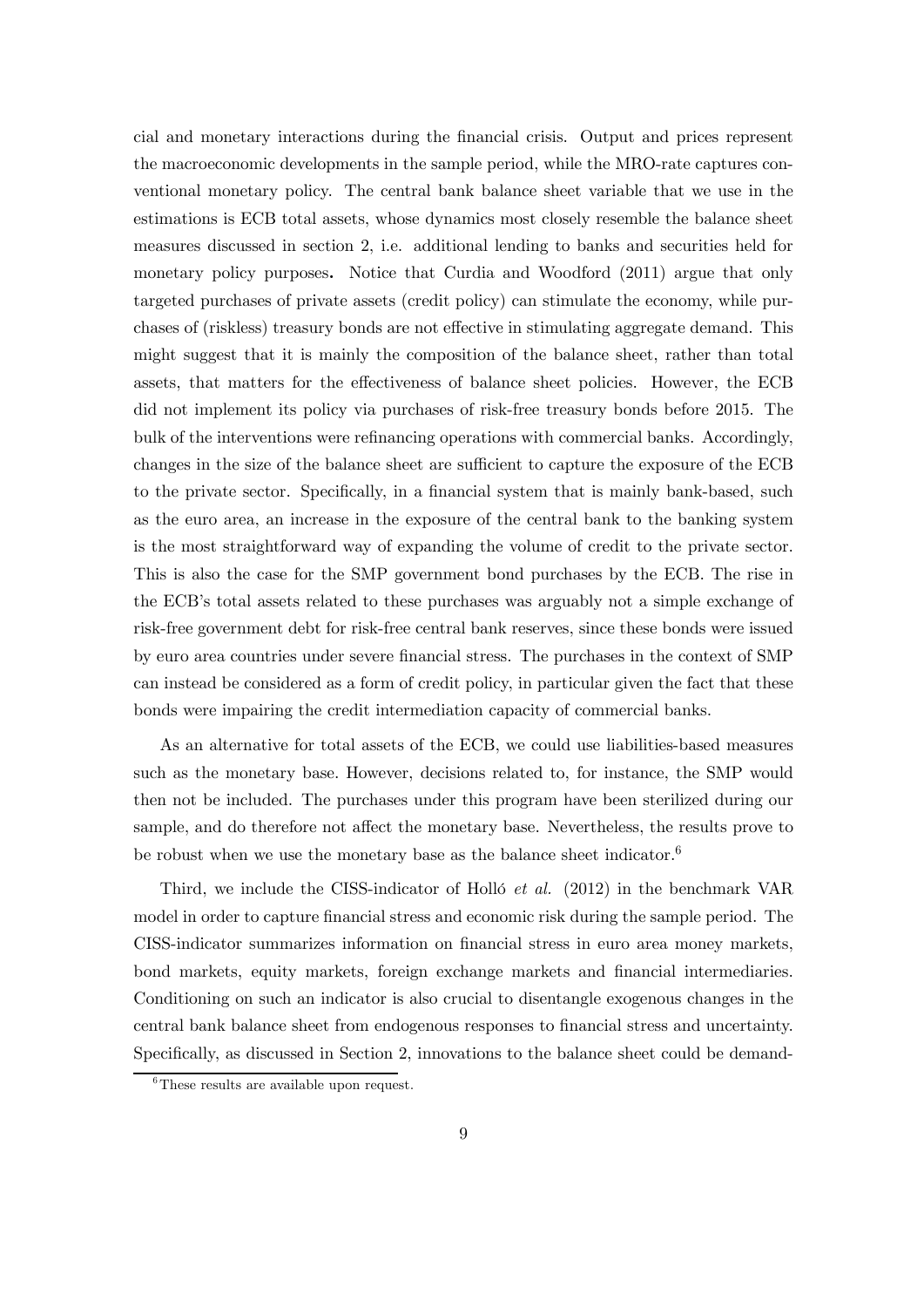induced due to the FRFA policy, whereas several unconventional monetary policy measures of the ECB were taken in direct reaction to financial and macroeconomic jitters. Failing to take into account the endogenous response of the balance sheet to financial turbulence and economic uncertainty could seriously bias the estimation results (Gambacorta et al. 2014). Indeed, Figure 2 shows that the year-on-year percentage change in total ECB assets is closely related to the CISS indicator. The positive comovement between both variables mainly reflects the endogenous response of the balance sheet to financial stress.<sup>7</sup> Finally, the benchmark VAR includes the spread between the EONIA and the MRO-rate, which will also be useful for the identification of exogenous balance sheet shocks.

#### 3.2 Identification of balance sheet shocks

Isolating exogenous balance sheet shocks involves making identifying assumptions. As explained in Section 2, fluctuations in the ECB's balance sheet are a combination of changes in monetary policy that could be interpreted as exogenous, and an endogenous response to developments in the economy. The latter reflects, in turn, the systematic reaction of monetary policy to financial stress and macroeconomic fluctuations, as well as the demand-driven nature of the FRFA policy.8 To identify exogenous innovations to the balance sheet, we use a mixture of zero and sign restrictions on the contemporaneous matrix  $B$  in equation (1), which can be found in Table 1.

Table 1 - Identification of an (unconventional) central bank balance sheet shock

|  | Output Prices CB Total Assets | CISS | EONIA-MRO spread policy rate |  |
|--|-------------------------------|------|------------------------------|--|
|  |                               |      |                              |  |

First, we assume that there is only a lagged impact of a balance sheet shock on output and consumer prices, i.e. the contemporaneous impact on both variables is restricted to be zero. Conversely, innovations to output and prices are allowed to have an immediate effect on the balance sheet of the central bank. This assumption, which is also made in most VAR studies on the effects of conventional monetary policy shocks (e.g. Bernanke

<sup>&</sup>lt;sup>7</sup>The positive correlation between the size of the balance sheet and our indicator of financial stress is analogous to the positive correlation between interest rates and inflation in conventional monetary policy VARs. Also in that case, the positive (unconditional) correlation is mainly the result of an endogenous response of monetary policy to changes in prices, rather than exogenous monetary policy shocks which drive interest rates and prices in opposite directions.

<sup>&</sup>lt;sup>8</sup>The benchmark estimations reveal that only 25 percent of the forecast error variance decomposition of total ECB assets at horizon 0 is driven by unconventional balance sheet shocks, which even declines to 6 percent at longer horizons. Fluctuations in the ECB's balance sheet are thus mainly endogenously driven by other shocks in the economy, which underscores the importance of isolating exogenous innovations.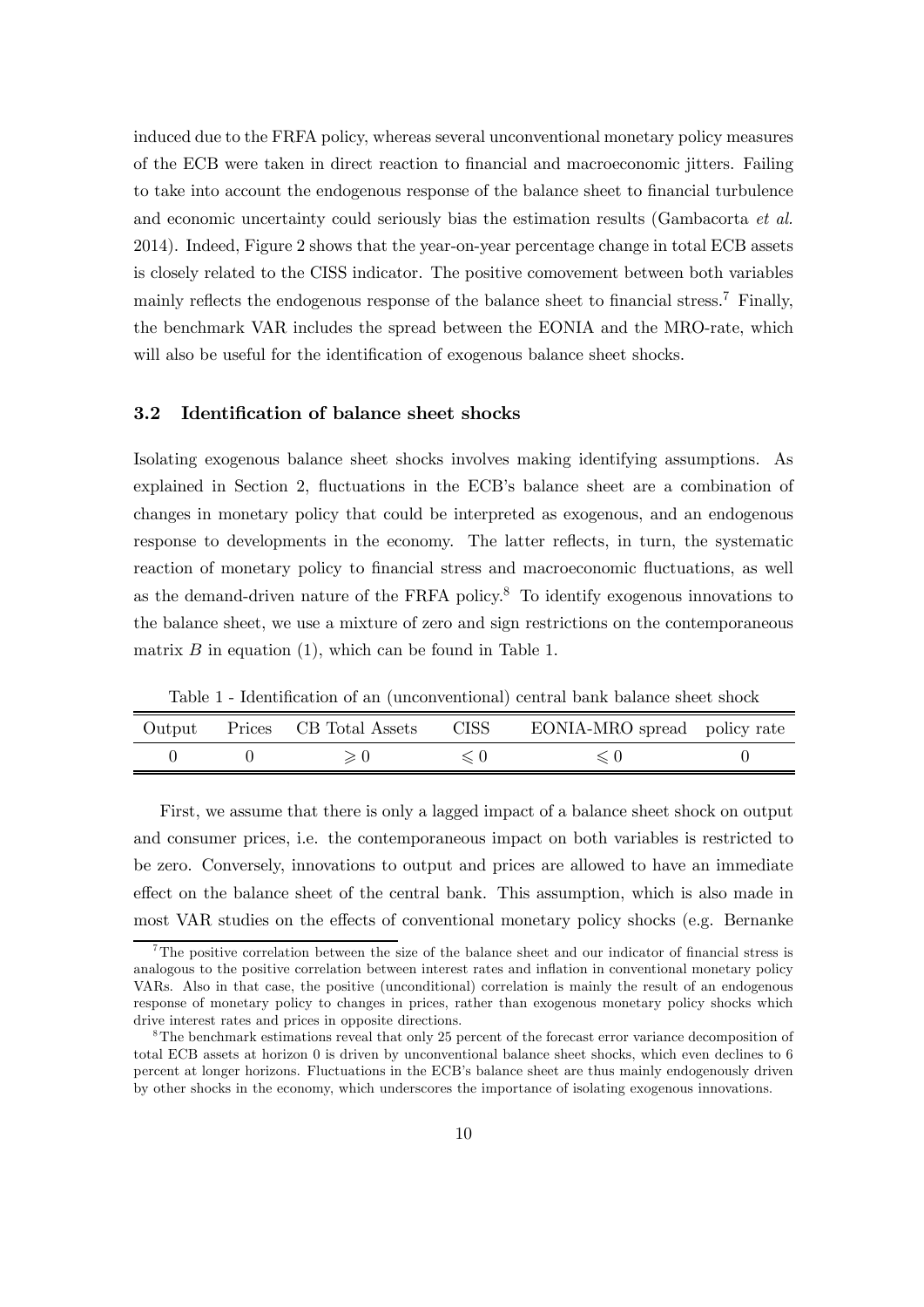and Blinder 1992; Christiano et al. 1999; Peersman and Smets 2003), is plausible for monthly estimations, and allows to disentangle monetary policy shocks from real economy disturbances such as aggregate supply and demand shocks.

Second, we assume that an unconventional monetary policy shock that increases the balance sheet of the ECB does not increase financial stress. This restriction, which embodies the notion that exogenous innovations to the balance sheet have a mitigating effect on financial stress, is required to disentangle such innovations from the endogenous response of the balance sheet to financial stress. See Gambacorta *et al.* (2014) for a similar reasoning.<sup>9</sup> In particular, it follows as a complementary restriction from the assumption that central bank assets typically increase in response to a rise in the CISS-indicator. The latter reflects the idea that (i) the ECB reacts to increased financial stress by expanding its balance sheet, and (ii) due to the FRFA policy, the balance sheet of the ECB rises endogenously when financial market uncertainty increases.

Third, we assume that an expansionary balance sheet shock does not increase the EONIA-MRO spread. Also this restriction is motivated by the FRFA policy and the accompanying unlimited access of banks to central bank liquidity. Specifically, there could have been (exogenous) shocks to the demand for bank reserves without a policy action from the ECB, which have lowered the CISS-indicator and augmented the size of the central bank balance sheet during the sample period. A rise in the demand for bank reserves, however, typically raises the EONIA, and hence also the EONIA-MRO spread for a given policy rate. In contrast, an expansionary balance sheet shock that is the consequence of an unconventional monetary policy action typically increases the liquidity surplus, exerting downward pressure on the EONIA and the spread with the policy rate.10 This restriction is an extension to the identification strategy of Gambacorta et al. (2014), who do not disentangle demand-driven from policy-induced balance sheet innovations for a panel of eight industrialized countries. However, given the FRFA of the ECB, such a distinction is important for the euro area.

Finally, given that we want to estimate the dynamic effects of innovations to the ECB's balance sheet that are orthogonal to shifts in the policy rate, the identified shocks have a

<sup>&</sup>lt;sup>9</sup> Instead of the CISS-indicator, Gambacorta *et al.* (2014) use the VIX-indicator, which only captures stock market volatility. Notice that this restriction implies that expansions in the balance sheet which did lead to increased financial markets volatility are not identified and hence captured by the other innovations in the VAR.

 $10$  Notice that not all unconventional monetary policy measures imply downward pressure on the EONIA. The impact of the SMP on liquidity, for instance, has been sterilized. Moreover, the EONIA can never fall below the interest rate on the deposit facility of the ECB. To account for this, the sign restriction is implemented in a weak form.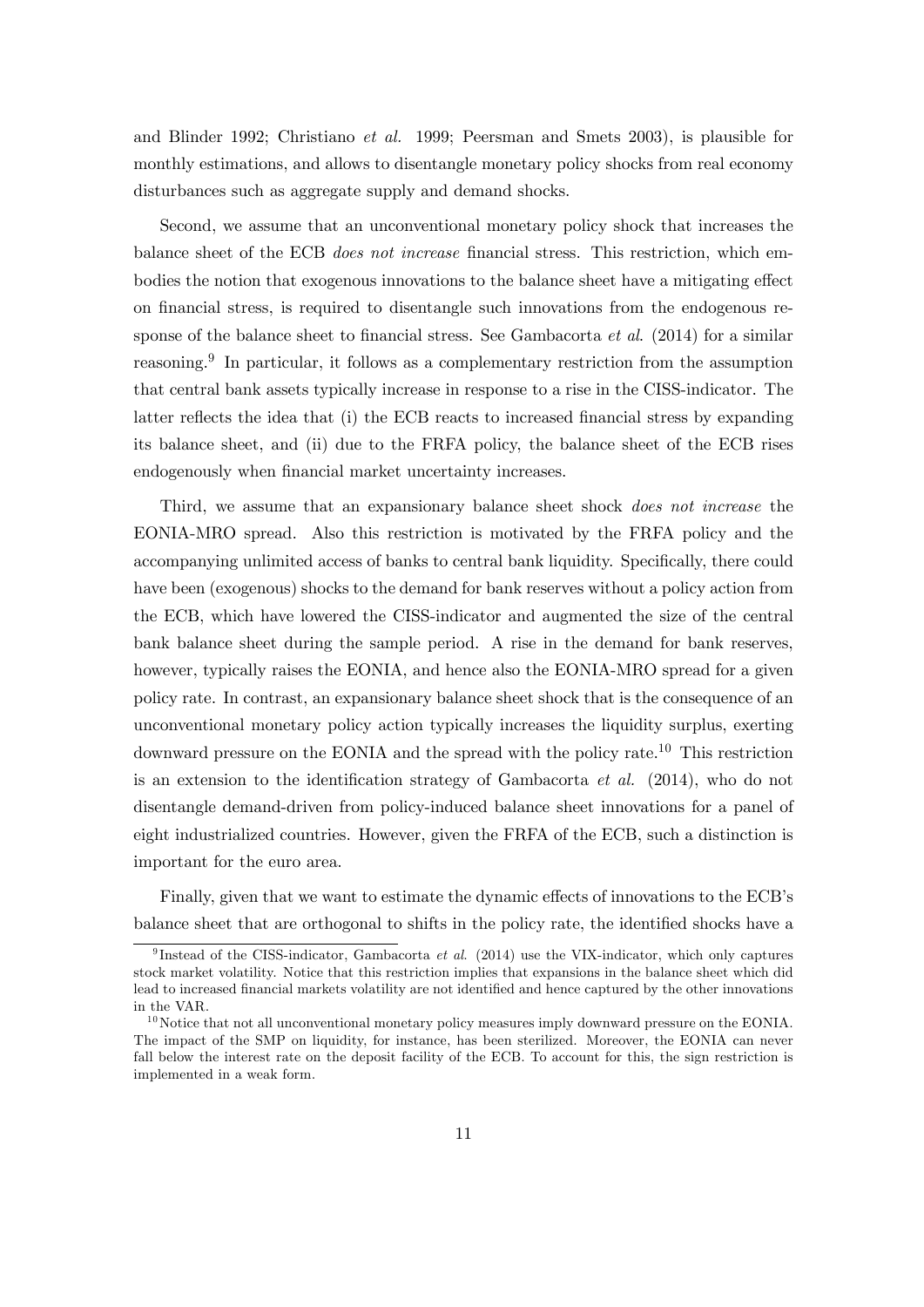zero contemporaneous impact on the MRO-rate.

All sign restrictions are imposed on impact and the first month after the shock, and implemented in a weak form, i.e. as smaller/larger than or equal to zero. This allows for the possibility that an unconventional monetary policy measure, for example, influences the CISS-indicator immediately but central bank assets only with a lag. Hence, it accommodates for the fact that some monetary policy decisions are announced before they are implemented.

## 4 Benchmark estimation results

The VAR is estimated over the sample period 2007M1-2014M12. Data were taken from the ECB Statistical Data Warehouse and Datastream. Based on the usual lag-length selection criteria, the estimations include three lags of the endogenous variables. Most criteria even suggest a shorter lag length, but the results proved robust to different specifications of the lag length. We use a Bayesian approach for estimation and inference. The prior and posterior distributions of the reduced form VAR belong to the Normal-Wishart family. To draw the "candidate truths" from the posterior, we take a joint draw from the posteriors of the reduced form VAR parameters, as well as a random possible decomposition B of the variance-covariance matrix. If the draw of the VAR system is stationary and satisfies the restrictions, the draw is kept. Otherwise, the draw is rejected by giving it a zero prior weight. For details of the estimation procedure and implementation of restrictions, we refer to Peersman (2005) or Uhlig (2005). 10,000 successful draws from the posterior are used to produce the figures.<sup>11</sup>

#### 4.1 Time series of exogenous balance sheet innovations

Before we discuss the dynamic effects and transmission mechanism of the balance sheet shocks, we first examine the time series of the identified shocks. An inspection of the time series of the shocks should help to interpret their exact source more carefully, and assess whether the major measures taken by the ECB in the aftermath of the crisis are captured by the estimated innovations. Figure 3 shows the median cumulative time series of the balance sheet shocks. The scale is measured in standard deviations of the innovations. By construction, the sum of the shocks is zero over the whole sample period. A rise in

 $11$ <sup>11</sup> The results are robust when we use the approach of Arias, Rubio-Ramirez, and Waggoner (2014) for the implementation of the restrictions. See also Benati (2014) for a discussion of the robustness of our results.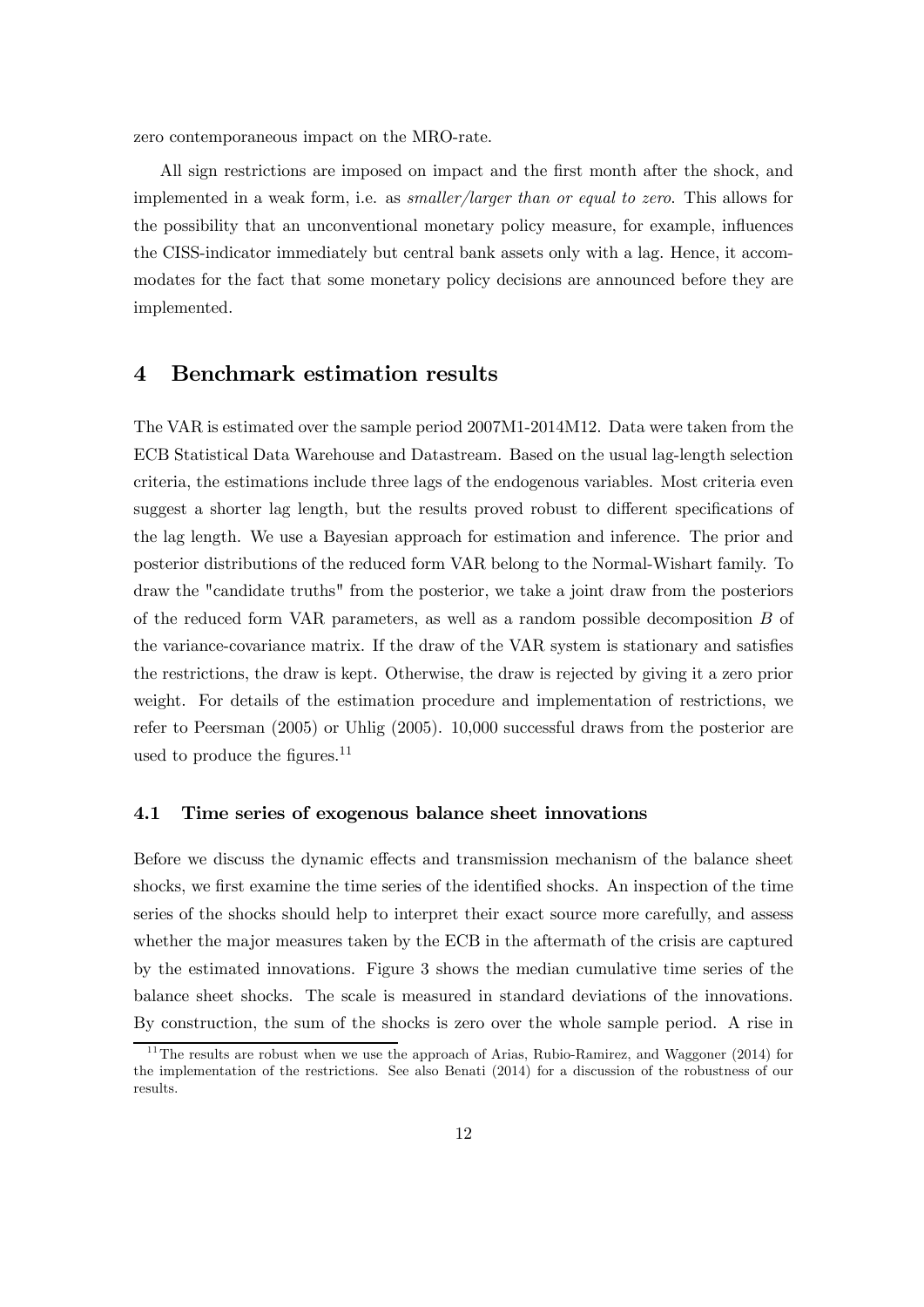the cumulative shock series implies an expansionary balance sheet shock, while a decline reflects a tightening of the balance sheet relative to the average endogenous response to the other shocks hitting the economy.

The figure reveals that the identified shocks capture the dates of important unconventional monetary policy measures. As most decisions have to some extent an unexpected component, this indicates that our identification strategy is plausible. Examples of (series of) expansionary balance sheet shocks identified by the VAR model are the first series of non-standard liquidity providing operations in the summer of 2007, the decision of the Governing Council to offer US dollar funding to Eurosystem counterparties in March 2008, the FRFA policy and the easing of collateral requirements in October 2008, the CBPP and one-year LTRO's in 2009, the three-year LTRO's of December 2011 and March 2012, the easing of collateral requirements and the announcement that the FRFA will be continued "for as long as necessary and at least another six months" in June 2012, several modifications to the risk control framework in July 2013, and the TLTROs launched at the end of the sample period. Somewhat surprising, the start of the SMP in May 2010 and the second phase of considerable government bond purchases under this programme in the summer of 2011 are not identified as expansionary balance sheet shocks, which implies that the corresponding rise in the ECB's balance sheet can mainly be considered as an endogenous reaction to the ongoing macroeconomic and financial jitters.<sup>12</sup>

The periods that are identified as restrictive balance sheet shocks are typically associated with a lack of policy measures, despite a worsening of economic conditions and financial stability. Examples are the banking crisis in 2009 and the sovereign debt crisis in 2011. Also the end of the one-year LTRO's and completion of the first CBPP in June 2010 are identified as a tightening of the (unconventional) monetary policy stance. Interestingly, the early repayments of three-year LTRO's in January 2013 resulted in a negative shock to the balance sheet of more than one standard deviation. Such negative shock could be related to a desire by counterparties to avoid stigma attached to using the LTRO's by signaling improvements in their funding conditions (ECB 2013a). In sum, we can conclude that the identified balance sheet shocks make sense, and capture the most important non-standard monetary policy measures of the ECB during the sample period.

 $12$ Notice that the August 2012 announcement of the OMT programme is not identified as a balance sheet shock either, which can be explained by the fact that this programme has not involved any actual purchases during our sample period. Potential effects are thus captured by the other innovations in the VAR system.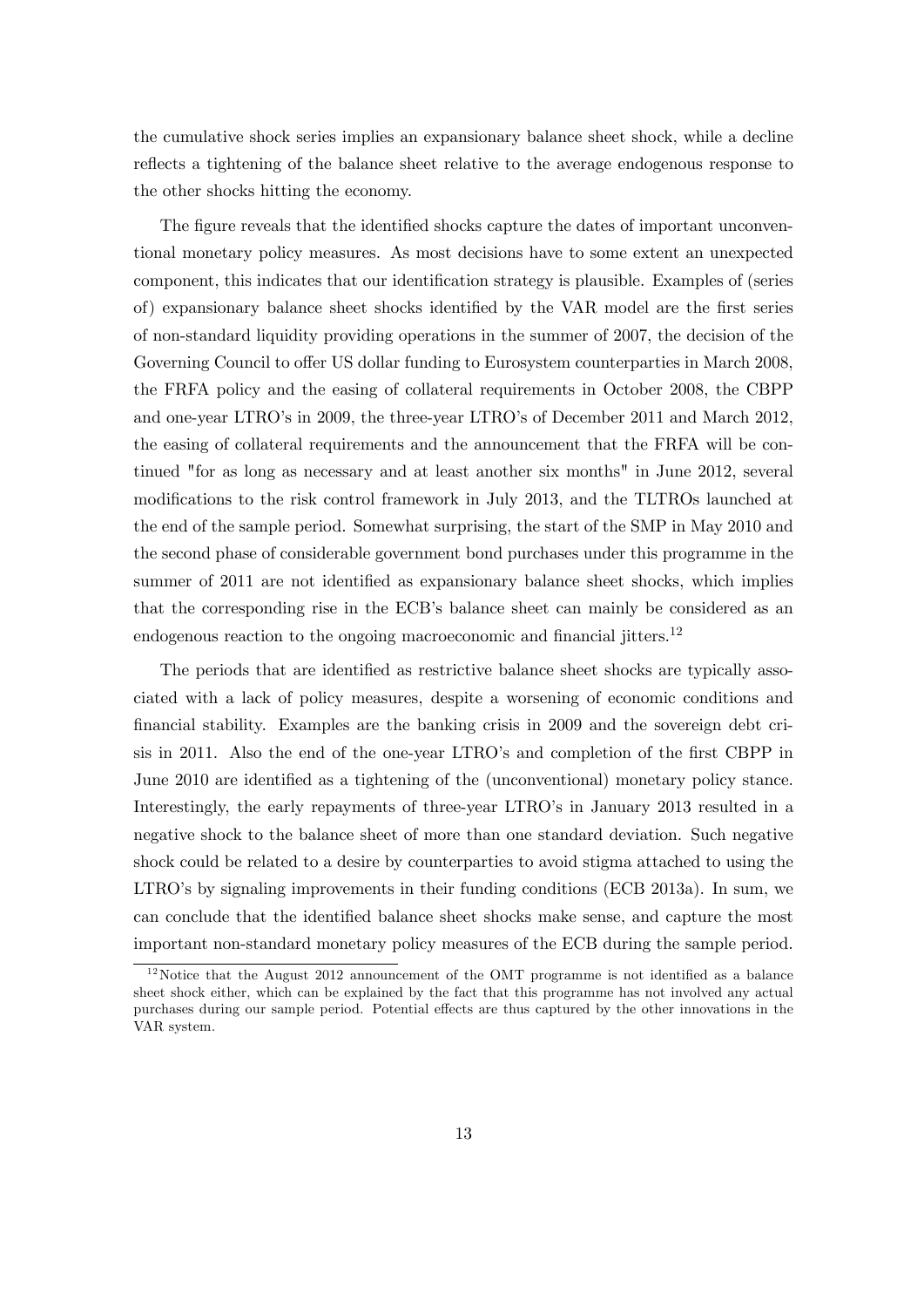#### 4.2 Impulse response analysis

Figure 4 shows the impulse responses to a one-standard deviation balance sheet innovation. The dotted (red) lines are the median impulse responses of the posterior distributions, while the shaded (light blue) areas represent the 68 percent posterior probability regions of the estimated responses. The shock is characterized by an increase in total ECB assets between 1.0 and 2.5 percent, which fades out after about six months. While being (weakly) imposed by the sign restriction on impact and the first month after the shock, an expansionary balance sheet shock leads to a significant decline of the CISS indicator that lasts for more than one year. Also the spread between the EONIA and the MRO-rate is assumed to fall on impact, but remains negative for about 5 months.

The dynamics of real GDP and consumer prices reveal that the unconventional balance sheet policies conducted by the ECB in the aftermath of the financial crisis were effective in supporting the macro-economy. Both variables display a significant increase after an expansion in the central bank balance sheet. Real GDP is found to rise with a peak effect after about nine months of approximately 0.1 percentage points, and to gradually return after 18 months to the value it would have taken without the balance sheet shock. Compared to the existing evidence on the transmission of conventional monetary policy shocks that are associated with a change in the short-term interest rate, the response pattern of output turns out to be qualitatively very similar. The impact on consumer prices is, however, somewhat different. Specifically, as can be seen in Figure 4, the pattern of consumer prices coincides more or less with that of the output response following a balance sheet shock, while the impact of interest rate shocks on the price level is typically found to be very sluggish with a peak only after about two years or more.

Finally, we observe a tightening of the policy rate after a couple of months, which reflects the average conventional monetary policy reaction function during the sample period, i.e. the stabilization of output and inflation fluctuations by the ECB. This is not a surprise, given that the policy rate did fluctuate during the sample period and only reached its (zero) lower bound at the end of the sample period (from 15 to 5 bps in September 2014). Accordingly, we should consider the magnitudes of the estimated output and inflationary effects as a lower bound of the effectiveness of balance sheet shocks. More precisely, the macroeconomic effects should in principle be larger when the policy rate does not react to the stimulative effects of the liquidity injections, a premise that has theoretically also been shown by Cahn et al. (2014).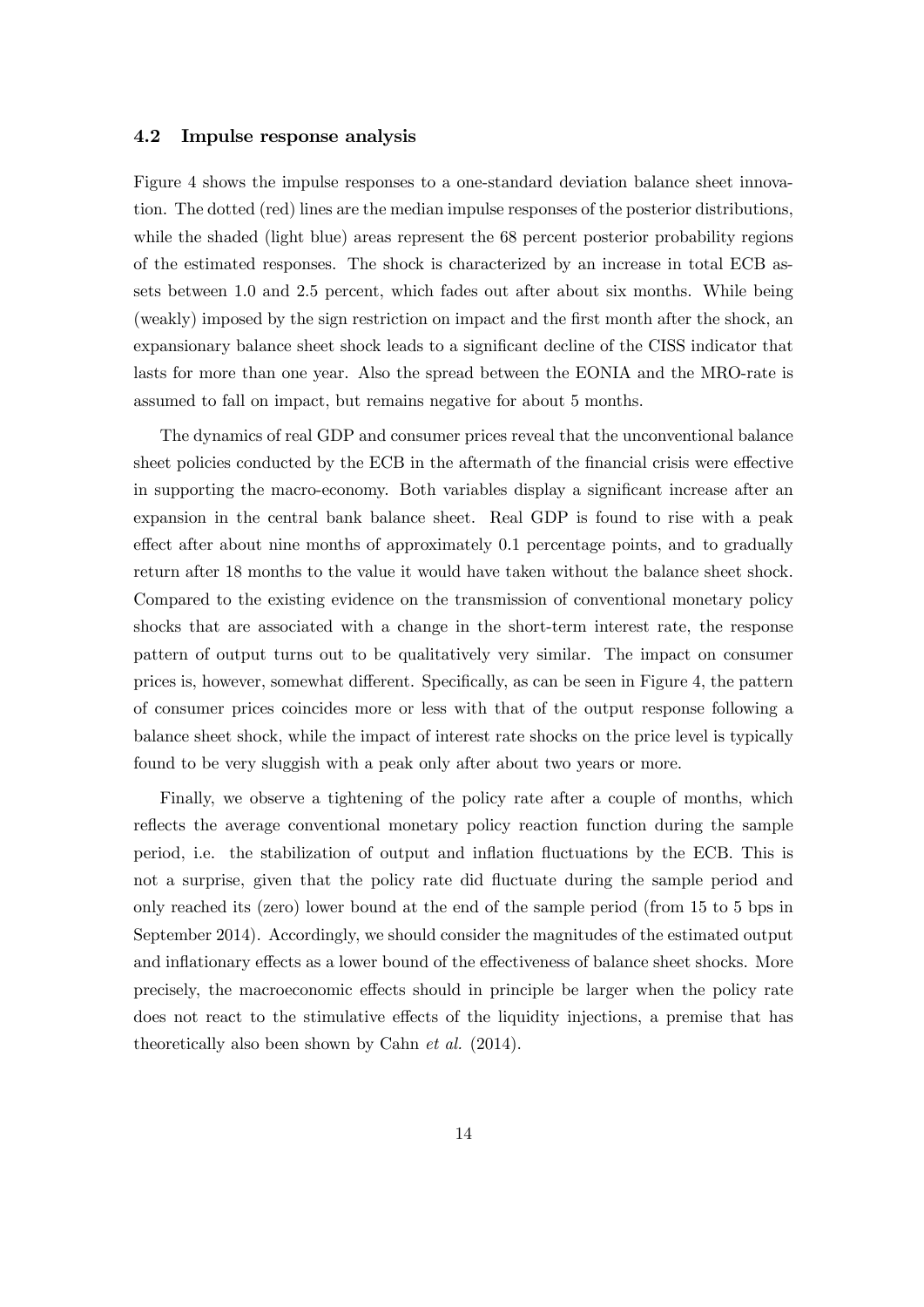## 5 Transmission channels

In this section, we analyze the transmission channels of the central bank balance sheet shocks to the real economy in more detail. Given that borrowing and lending in the euro area predominantly take place through the intermediation of the banking system, and most ECB unconventional monetary policy actions were primarily aimed at influencing the banking sector, we first examine the impact of the shocks on a set of bank lending variables. In a next step, we assess whether the balance sheet policies also had an impact on a number of financial market variables that are not included in the benchmark model. We do this by extending the basic SVAR model as follows:

$$
\left[\begin{array}{c} Y_t \\ Z_t \end{array}\right] = \left[\begin{array}{c} \alpha \\ \gamma \end{array}\right] + \left[\begin{array}{cc} A(L) & 0 \\ C(L) & D(L) \end{array}\right] \left[\begin{array}{cc} Y_{t-1} \\ Z_{t-1} \end{array}\right] + \left[\begin{array}{cc} B & 0 \\ E & F \end{array}\right] \left[\begin{array}{c} \varepsilon_t \\ v_t \end{array}\right] \tag{2}
$$

We use a block diagonal structure to estimate the effects of a balance sheet shock on the banking and financial market variables, i.e. we estimate a so-called near-VAR. As before,  $Y_t$  is a vector of the benchmark endogenous variables, and  $B$  the contemporaneous impact matrix of the shocks  $\varepsilon_t$ .  $Z_t$  is a vector containing the banking or financial variables of interest. Each time, we include two (related) variables in  $Z_t$ , for instance the volume of bank lending to households and the corresponding lending rate. The variables are paired along the rows of the figures, i.e. the two variables of a single row in the figures are each time included as a pair in the near-VAR. We should point out, however, that the choice of pairing does not influence the estimates. In order to keep the balance sheet shock and the dynamics of the benchmark variables invariant to the inclusion of the additional variables, we assume that the banking and financial market variables do not affect the block of the benchmark endogenous variables. This approach is very similar to Peersman and Smets (2003), who estimate the impact of a conventional monetary policy shock on various euro area macroeconomic variables. The CISS indicator - reflecting stress in the banking system and a wide range of asset markets - should be a sufficient proxy to capture the state of financial and banking markets.<sup>13</sup>

The procedure to estimate the near-VARs is very similar to the benchmark model of the previous section. The only difference is that near-VARs require Gibbs sampling to draw the "candidate truths" from the posterior. We discard the first 5,000 draws as "burn-in", and then use 10,000 successful draws from the posterior to produce the figures. We assess

<sup>&</sup>lt;sup>13</sup>As a robustness check, we have also estimated VARs where the additional variables are included in the block of benchmark endogenous variables. The results are very similar.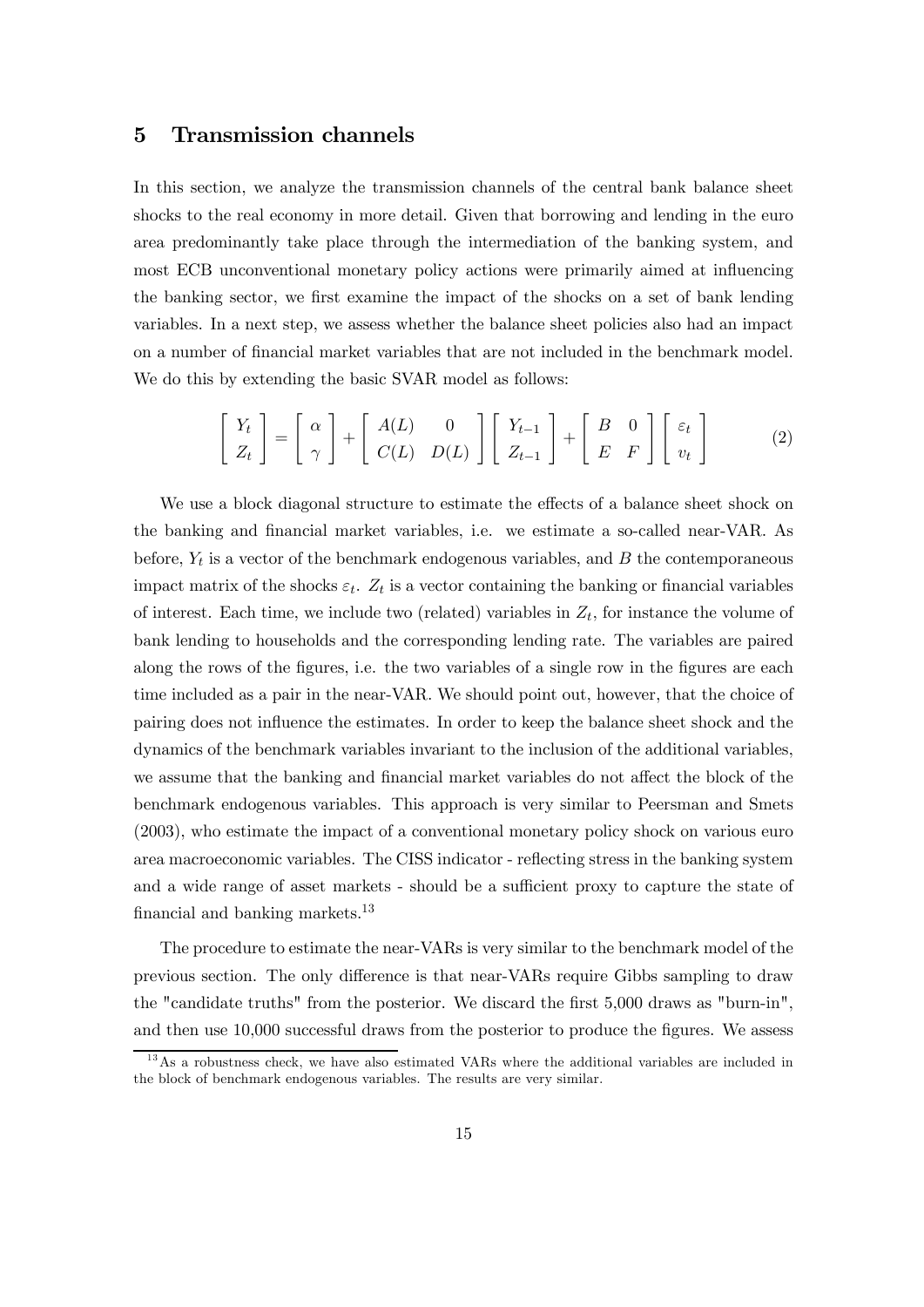for convergence of the ergodic distribution by computing the draws' inefficiency factors, which are the inverse of Geweke's spectral-based measure of relative numerical efficiency of the draws. The inefficiency factors are always far below the value of 20, typically even below 0.005, providing evidence of convergence to the ergodic distribution.

Bank lending The dynamic effects of a balance sheet shock on a set of euro area bank lending variables are shown in Figure 5. The results suggest that the unconventional monetary policy measures of the ECB did support bank lending to households and firms during the financial crisis. In particular, both the volume of lending to non-financial corporations and households rise significantly following an expansion in the central bank balance sheet for a given policy rate. The peak of the response of loans to non-financial corporations is later than the peak of loans to households. This is in line with existing evidence, which typically finds that loans to households move contemporaneously with output, whereas loans to non-financial corporations tend to lag output (ECB 2013b). These findings are also consistent with those of Affinito (2013), who finds that lending reacts positively to changes in unconventional monetary policy using micro firm data.

The impulse responses of the interest rates charged on loans to households and firms denote that the rise in the volume of lending is essentially supply-driven. In particular, while the volume of lending increases, there is a decline of both lending rates in the short run after an expansionary balance sheet shock. The increase in bank lending rates after six months is in line with the endogenous reaction of the policy rate documented before. The impact on bank lending is consistent with the existence of a bank lending channel of balance sheet policies. This is further supported by the regular Bank Lending Survey (BLS) conducted by the ECB on supply and demand conditions of bank loans.<sup>14</sup> The question on supply conditions asks how the bank has changed its credit standards for loans or credit lines to respectively households and firms. The question on demand conditions asks how the demand for loans and credit lines by households and firms has changed, apart from normal seasonal fluctuations. The bottom part of Figure 5 shows the impulse responses of both indices to the identified shocks. A decline in the supply index implies a loosening of credit standards, whereas a fall in the demand index corresponds to a decline in loan demand. The impulse responses reveal that supply conditions are significantly loosened after a shock to the balance sheet, in contrast to demand conditions. The response of demand conditions for households is even negative in the short run. In

<sup>&</sup>lt;sup>14</sup>As the BLS is a quarterly survey, the series is linearly interpolated to obtain a monthly series. For more details about the construction of the series, see http://www.ecb.europa.eu/stats/money/surveys/lend/html/index.en.html.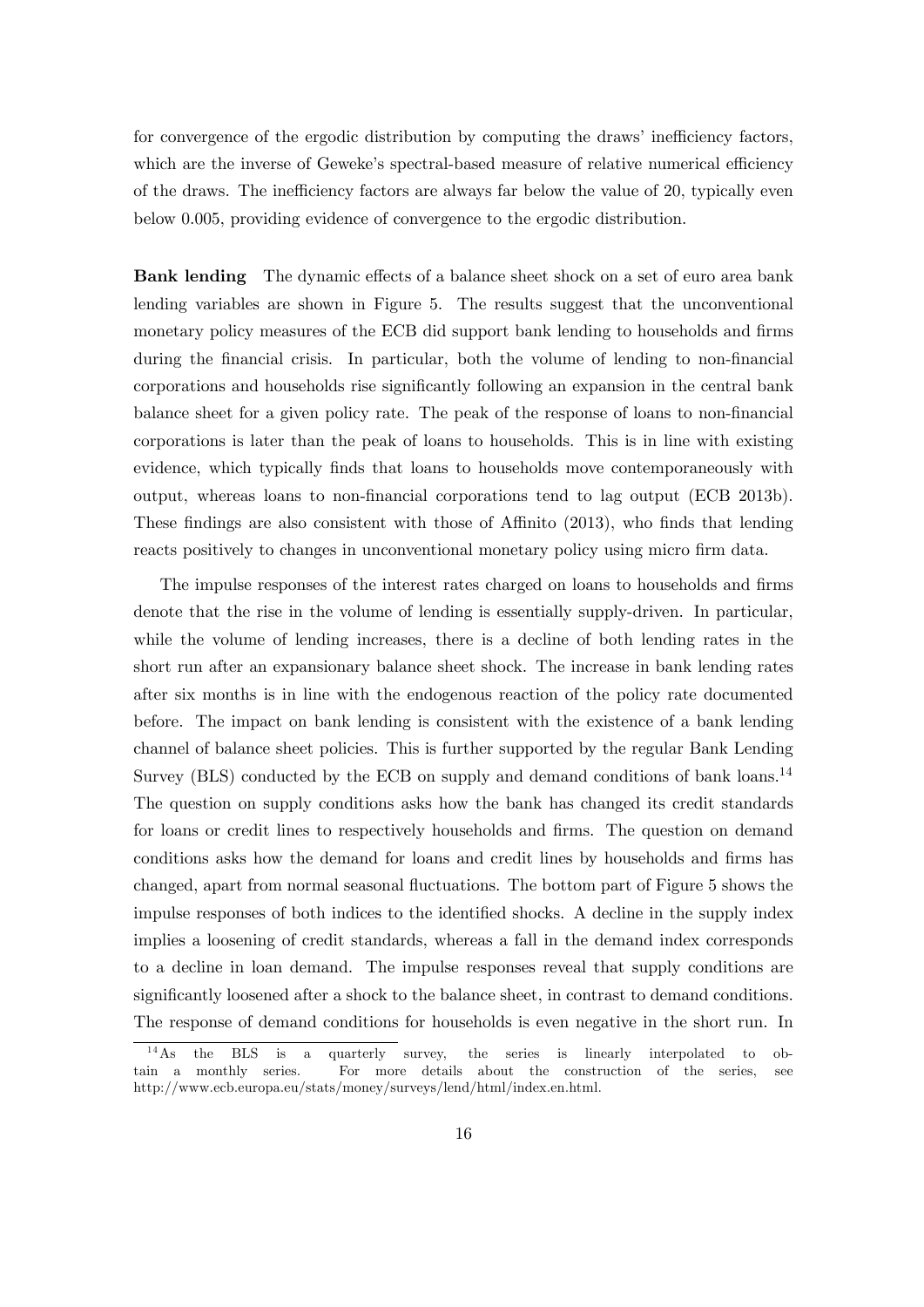sum, the responses of the BLS data confirm that it is the supply of bank loans and not the demand that increases after an expansion in the ECB's balance sheet, which corroborates the existence of a bank lending channel of monetary policy in the spirit of Bernanke and Blinder (1988) and Kashyap and Stein (1995). It is also compatible with recent models for unconventional monetary policy, such as Curdia and Woodford (2011) or Gertler and Karadi (2011).

Financial markets The impact of a balance sheet shock on a number of financial market variables is shown in Figure  $6^{15}$  Consistent with the rise in the volume of bank loans, there is a significant rise of M3 in the medium term after an expansionary innovation to the ECB's balance sheet. Furthermore, there is a fall in the three-month Euribor rate, which can be explained by the drop in the EONIA, as well as by a decline in the credit risk premium embedded in Euribor. There is indeed a fall in the Euribor-OIS spread, which reflects the favorable impact of the balance sheet measures on the risk premium for banks in the interbank market. In line with this, credit default swaps for banks drop between 4 and 10 basis points. The liquidity support of the ECB hence also lowers the probability investors attach to a credit event in the banking sector.

Figure 6 further shows that equity prices increase after a balance sheet shock, although the error bands are very wide. There is also a depreciation of the nominal effective exchange rate of approximately 0.4 percent. The latter is consistent with an exchange rate channel of the balance sheet policies. Furthermore, we find that a balance sheet shock has no significant impact on (risk-free) German government bond yields. In contrast, there is a significant decline of the sovereign yield spreads vis-à-vis Germany. The latter finding is in line with common perception and evidence (e.g. Acharya and Steffen 2013) that in response to the ample ECB liquidity, many banks have bought government bonds of euro area countries under financial stress, and that this has lowered the spread between the yields of these countries and the German Bund. Overall, the rise in the volume of bank lending to households and firms documented above, the decline of interest rate spreads, and the absence of an impact on the risk-free (German) rate are compatible with the models of Curdia and Woodford (2011) and Gertler and Karadi (2011).

 $15$ A caveat of the results shown in Figure 6 is that our identification scheme weakly imposes a decline in the composite overall measure of financial stress (CISS) on impact. Nevertheless, it is useful to investigate whether beneficial effects are observed in a wide range of financial market segments, including its persistence.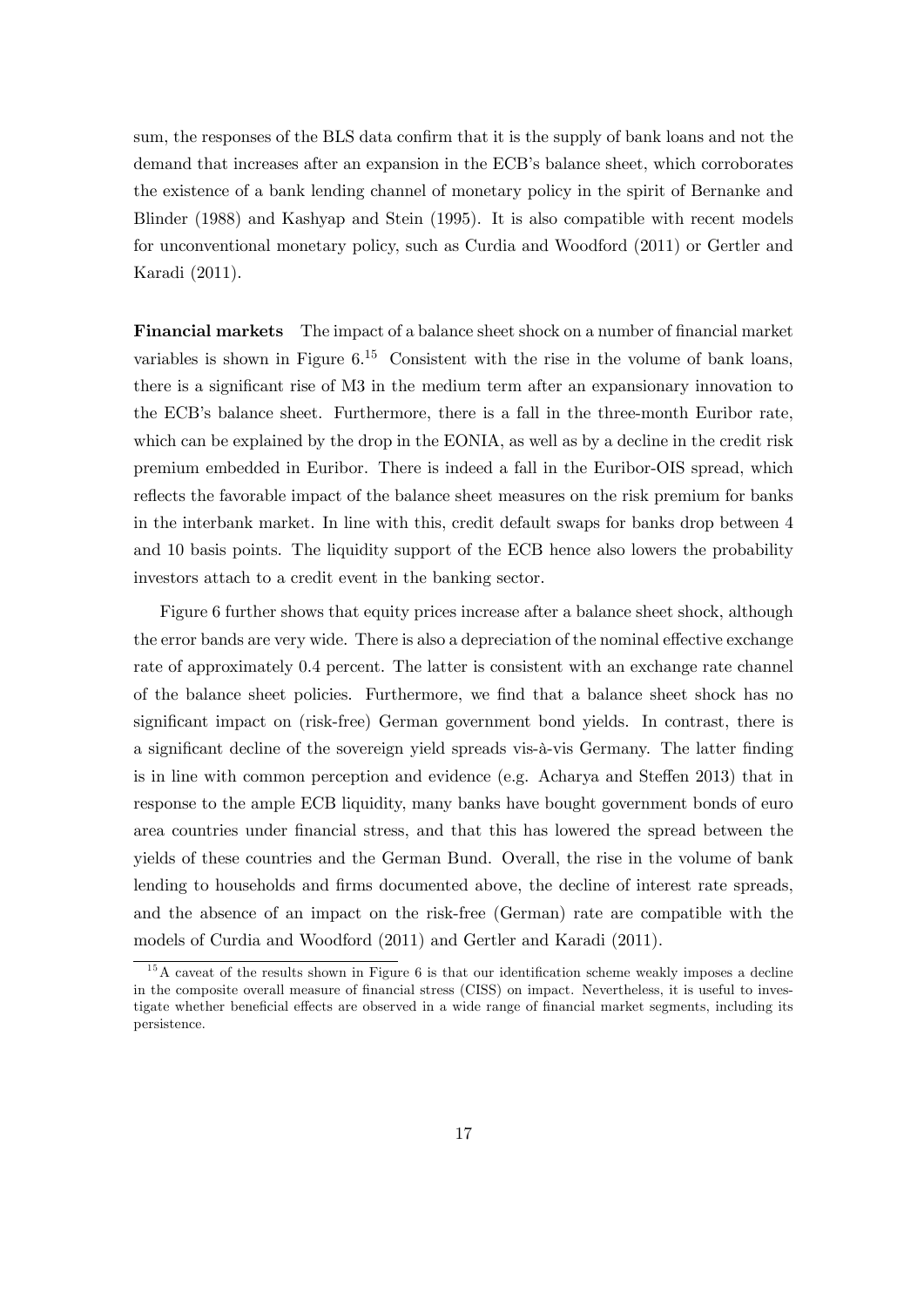## 6 The economic relevance of the balance sheet policies

In the previous section, we have documented that the ECB can successfully stimulate economic activity and raise inflation by expanding its balance sheet. Yet, it is not clear whether the consequences have been economically meaningful. To examine the economic relevance in more detail, we conduct two counterfactual simulations.<sup>16</sup> In the first, we measure how the macro-economy would have evolved without the one-year LTROs and first CBPP launched in the summer of 2009. In the second, we do the same exercise for the three-year LTROs implemented in December 2011 and March 2012. These were two major policy decisions that clearly expanded the balance sheet of the ECB. For both counterfactuals, we use the near-VAR model with the (total) volume of bank lending and the bank lending rate as  $Z_t$  variables.

Counterfactuals require assumptions, which implies that the results need to be taken with more than the usual degree of caution. In particular, we implicitly assume that there are no changes in the underlying economic structure (parameters of the VAR model) in the counterfactual scenarios. This implies that the counterfactuals, like any counterfactual based on VAR models, are sensitive to the Lucas critique. For the CBPP, we shock the balance sheet of the ECB (negatively) by €61 billion between July 2009 and June 2010 as the counterfactual scenario. This corresponds to the actual purchases of the ECB during that period. For the one-year LTROs, we shock the balance by  $\epsilon$ 198 billion in June 2009, and by  $\epsilon$ 82 billion in December 2009. This is the net increase of the ECB's total assets in these months.<sup>17</sup> Notice that the actual (gross) volume of lending in the context of the one-year LTROs was respectively  $\in 442$  and  $\in$ 97 billion in these months, but several banks switched from other types of lending (e.g. MROs or three-month LTROs) to the one-year LTROs. This can also be seen in Figure 1. In sum, for the first counterfactual scenario, we shock the balance sheet in total by roughly  $\epsilon$ 341 billion between the summers of 2009 and 2010. In a similar way, for the second counterfactual, we shock the balance sheet by €316 billion in December 2011, and by €272 billion in March 2012, i.e. €588 billion in total. Again, this is the net increase in total assets observed in both months, which is considerably less than the actual volume of  $\epsilon 1,019$  billion three-year LTROs allocated by

 $16$  For an alternative counterfactual, we refer to Benati (2014). In his discussion of our paper, he shows that a more subdued balance sheet response to financial stress during the sample period (by shrinking the parameters of the balance sheet response to the CISS indicator) would have resulted in much more macroeconomic volatility.

 $17$  Notice that we do not consider the one-year LTROs of October 2009. The volume of these operations was €75 billion, but there was a net decline of total assets in this month due to a substantial reduction in other types of lending by the banking sector (partly because of improved macroeconomic conditions as a consequence of the June LTRO).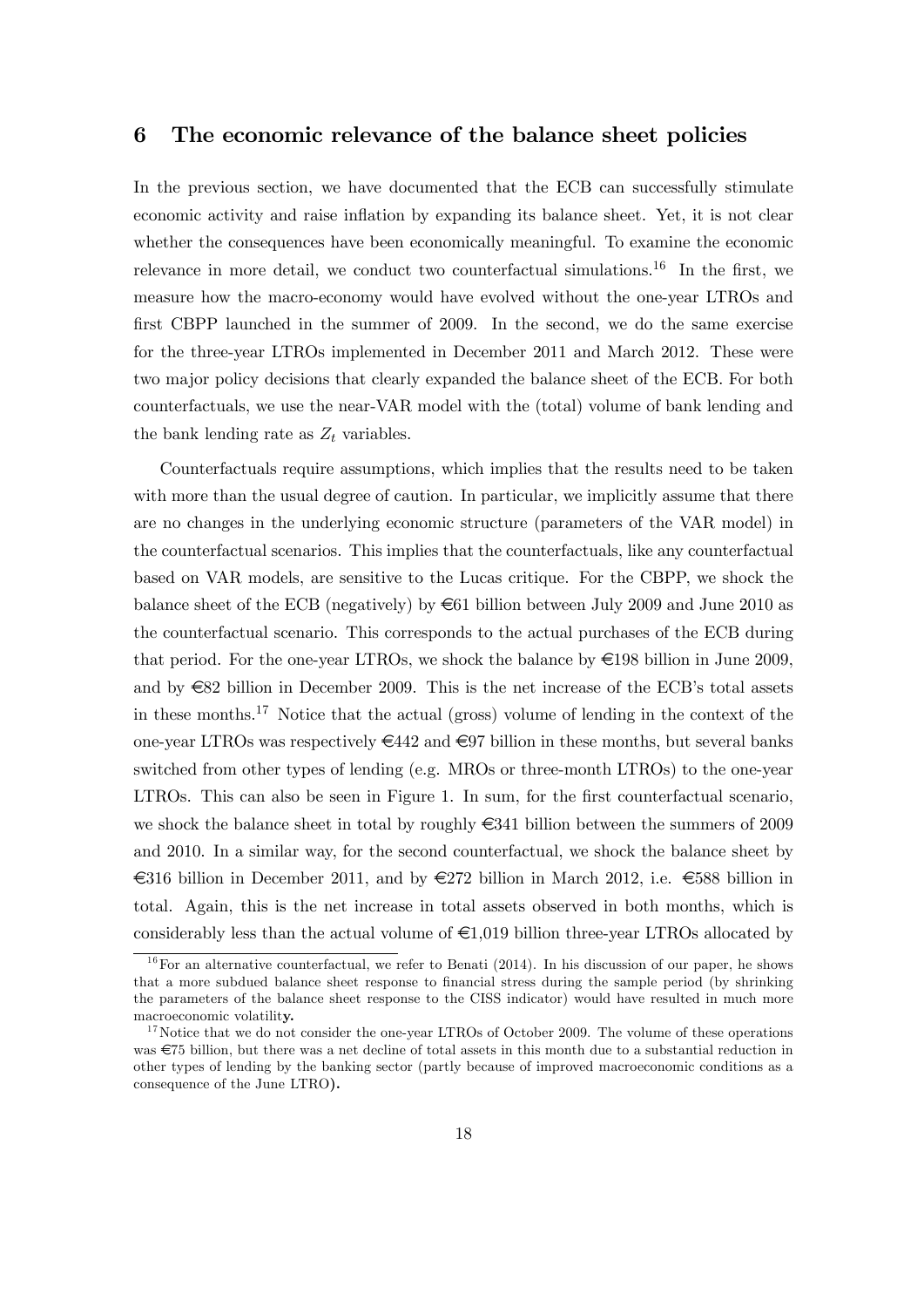the ECB.

The results of both counterfactuals implied by the VAR model are shown in respectively Figure 7 and 8. The figures reveal that the macro consequences have been substantial. For the first counterfactual, we observe that the recovery in economic activity of 2010 would have been much more sluggish without the one-year LTROs and purchases of covered bonds. In particular, economic activity would have been roughly 0.6 percent lower in the summer of 2010. Also the pick-up of inflation would have been much more subdued, with a persistent deviation from target. Furthermore, economic and financial stress (the CISS indicator) would have been a great deal higher, while also the pick-up of bank lending would have been much slower without the non-standard monetary policy measures taken by the ECB.

A similar story emerges for the three-year LTROs counterfactuals. Real GDP would have been approximately 1.2 percent lower in 2012 without the programs, i.e. a much deeper recession than the one we observed, while also inflation would have been about 1.3 percentage points lower. Noticeable is also the strong collapse of bank lending without the three-year LTROs, while the policy rate would have hit the zero lower bound already in 2012.

Perhaps most striking for both counterfactuals is the fact the ultimate expansion of the balance sheet would have been more or less the same without the extraordinary policy measures. This can be explained by the worse macroeconomic and financial conditions in the absence of the measures. More specifically, according to the estimated parameters of the VAR model, the lower level of economic activity and higher stress on financial markets would have resulted in an endogenous rise of the balance sheet of the ECB. The endogenous rise of the balance sheet is essentially the consequence of an increased dependence of banks on the ECB for their liquidity needs in the context of the FRFA policy, in combination with the average reaction function of the balance sheet to the macroeconomic and financial market conditions during the sample period. This finding suggests that it is important for central banks to act preemptively, i.e. the macroeconomic outcome is then much better for a similar (ex-post) balance sheet expansion.

## 7 The effects across euro area countries

It may be useful to also analyze how individual euro area countries are affected by the balance sheet shocks. For that purpose, we include output and consumer prices of each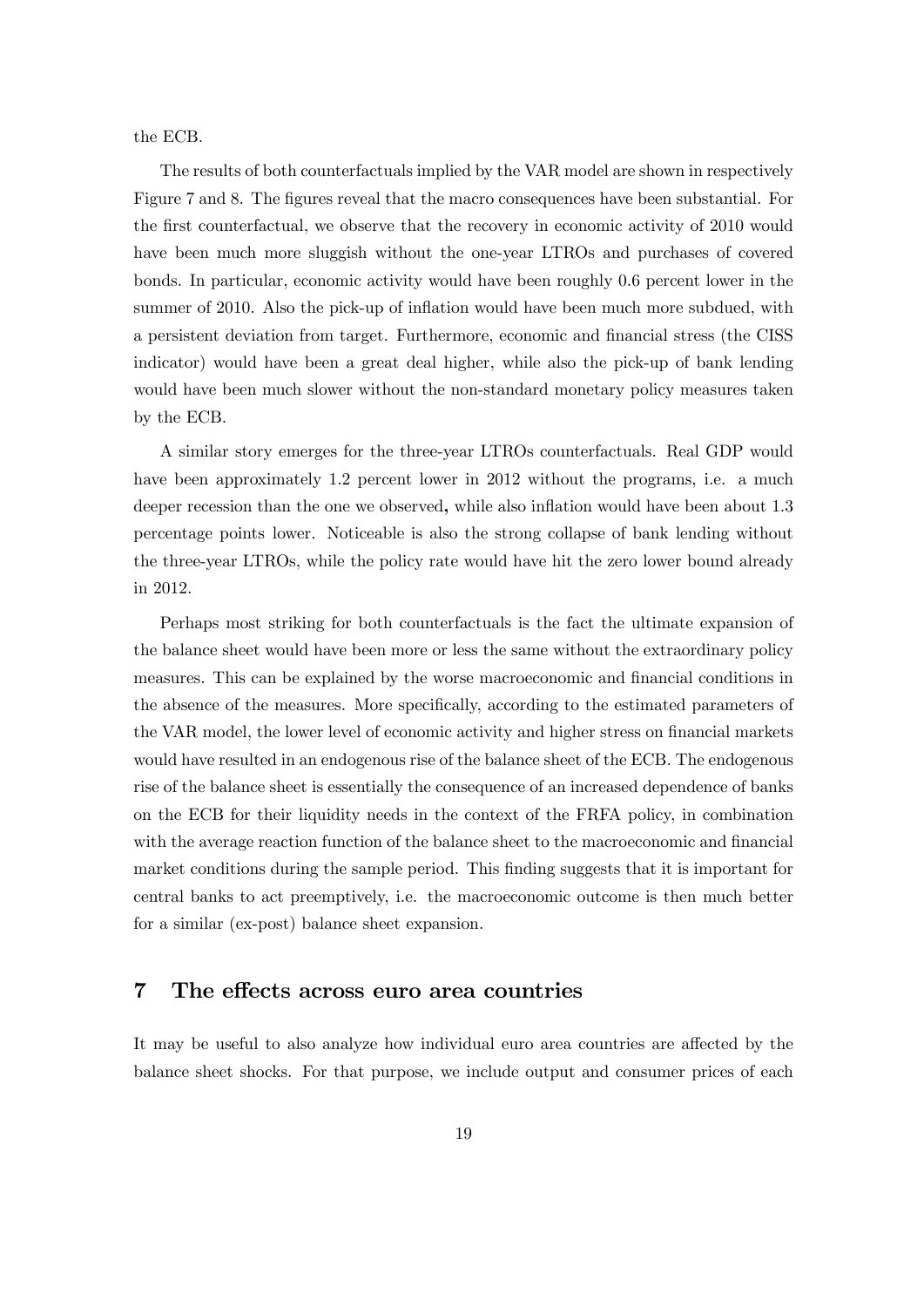individual country in the Z-block of the near-VAR presented in Section 5.18 The effects on economic activity turn out to be quite diverse. Figure 9 shows that the effects of a central bank balance sheet shock on output are relatively large in Germany, Austria, Finland, Estonia, Ireland and Luxemburg. The effects are more subdued in France, Italy, Austria, Belgium and Slovak Republic. The estimations further show that the impact of the unconventional monetary policy measures of the ECB were negligible in Spain, the Netherlands, Portugal, Slovenia and Cyprus. For Greece, we even find a puzzling negative response of output to a balance sheet expansion. On the other hand, as shown in Figure 10, the effects on consumer prices are much more similar across countries. Hence, there is little evidence that in countries where output reacts more (less), also inflation reacts more (less). An explanation for such a different Phillips-curve type relationship across countries is not straightforward and would need additional analysis, but this is out of the scope of this paper.

Since the peripheral countries of the euro area participated relatively more in the nonstandard monetary policy actions of the ECB, the finding that the effects of expansionary (and restrictive) central bank balance sheet shocks turn out to be stronger in countries that are generally less affected by the financial crisis is striking. A potential explanation is that a lot of banks in peripheral countries have not been able to convert the extra liquidity into more lending to the private sector because of their financial fragility and low capitalization. In particular, it is difficult for banks to increase lending supply if they are capital-constrained. Accordingly, the macroeconomic effects of the balance sheet policies could be more subdued in countries where banks are on average less capitalized. This conjecture is supported by the data shown in Figure 11. The figure plots the correlation between bank capital and the estimated effects of the balance sheet shocks on output across individual countries. Given that correlation does not mean causation, we have to be careful when interpreting the results, but they are nevertheless informative about a potential relationship. More specifically, there is a strong positive correlation (0.73) between the (maximum) impact of an innovation to the ECB's balance sheet on economic activity in an individual country and the average Tier 1 capital ratio of the respective consolidated national banking system over the sample period. In other words, the transmission of central bank liquidity support to the real economy seems to be linked to the solvency of the banking system. If the central bank injects liquidity but banks are not able or willing to

<sup>&</sup>lt;sup>18</sup>Since individual countries are part of the euro area aggregate, it is not necessary to allow for feedback of the individual countries on the euro area variables. We can thus again use a block diagonal VAR system, which ensures that the dynamics of the euro area variables are invariant to the inclusion of the individual country variables, allowing for a comparison across countries (see also Peersman and Smets 2003).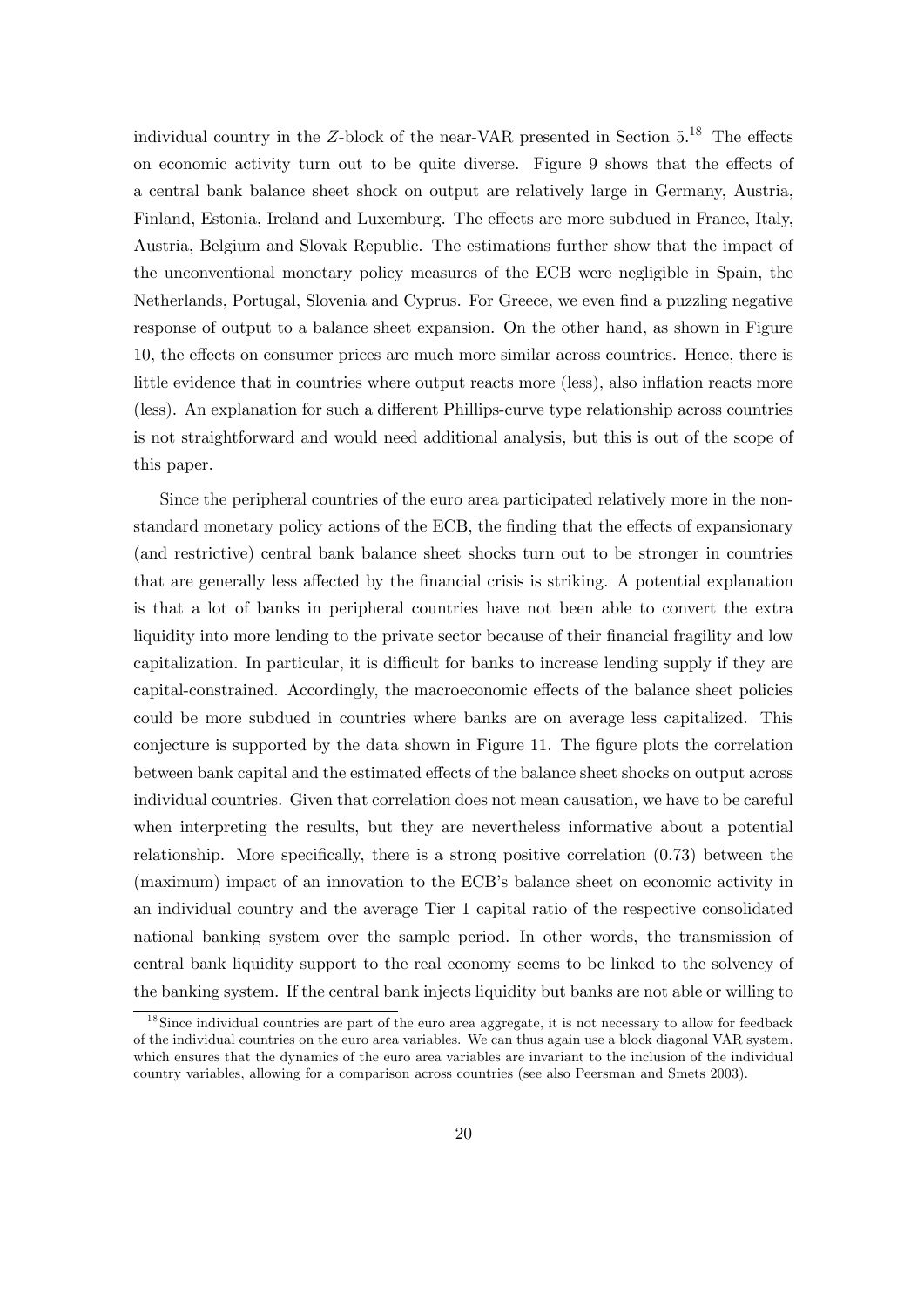lend to households and firms because of their own financial fragility, the effects on economic activity are more subdued. As a consequence, countries with a weakly capitalized banking system also react less to the unconventional monetary policies of the ECB.

## 8 Conclusion

In this paper, we have analyzed the effectiveness and transmission of the ECB's unconventional monetary policies since the onset of the financial crisis. Within an SVAR framework, we have identified exogenous innovations to the central bank balance sheet for a given policy rate, and estimated the dynamic effects on the macro-economy. We find that euro area output and consumer prices rise after an increase in the balance sheet of the ECB. The effects are qualitatively very similar to the impact of conventional monetary policy, in particular the output effects. This confirms that unconventional monetary policy actions that influence the size of the central bank balance sheet can be effective at stabilizing the economy. Our identification scheme, however, does not allow to distinguish the effects of different types of balance sheet expansion, for example lending operations versus outright purchases. This is a first avenue for future research.

Financial market and bank lending variables also react significantly to central bank balance sheet disturbances. We find that equity prices, lending volumes, and broad money rise after an expansionary balance sheet shock, whereas the intra-euro area sovereign bond spread vis-à-vis Germany, bank lending rates, bank CDS's, and money market rates fall. Financial markets and banks are thus important in passing on ECB unconventional monetary policy to the real economy. Based on survey responses of banks about their lending standards, we can conclude that the increase in bank lending coincides with a loosening of lending standards, and not so much with an increase in loan demand.

Counterfactual simulations show that the ECB's balance sheet measures have shielded the euro area from much worse macroeconomic outcomes. Interestingly, even in the worse macroeconomic scenario, the balance sheet would have increased by a similar amount. This would not have been because of a proactive use of the balance sheet by the central bank but rather because of increased demand due to lower economic growth and more financial stress. A similar balance sheet expansion can therefore go hand in hand with markedly different macroeconomic outcomes.

The identified unconventional monetary policy shock seems to affect euro area countries differently. Specifically, output reacts more in countries that have been less affected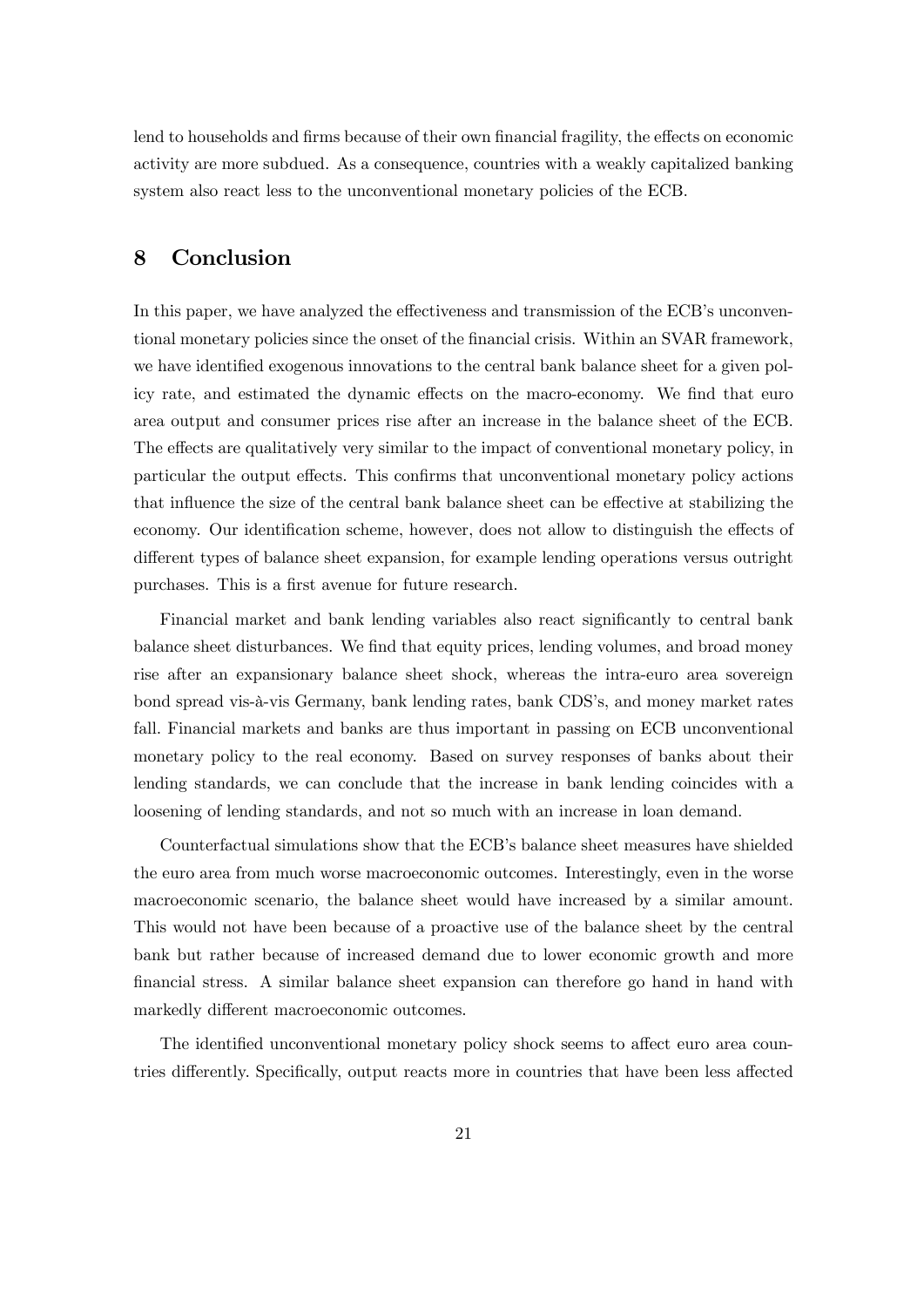by the financial crisis. The differential reaction of output across countries turns out to be strongly correlated with the degree of capitalization of the national banking sector. Output increases more in countries with a relatively better capitalized banking sector. This seems to underscore the importance of capitalization of the banking sector in transmitting unconventional monetary policy to the real economy. Whether this is indeed the case, is another interesting avenue for future research.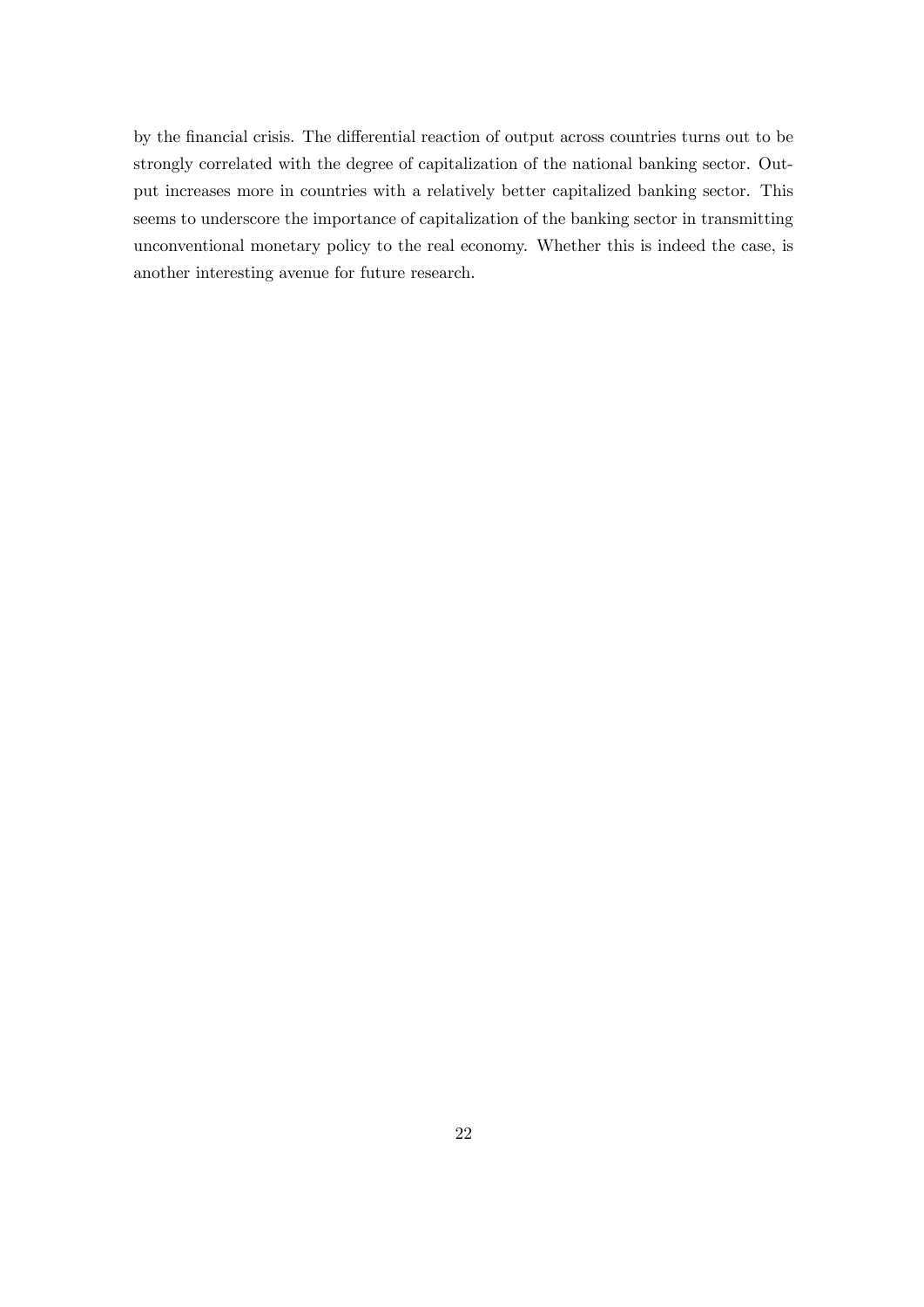# References

- [1] Acharya V. and S. Steffen (2015), The "Greatest" Carry Trade Ever? Understanding Eurozone Bank Risks, Journal of Financial Economics, 115, 215-236.
- [2] Affinito M. (2013), Central Bank Refinancing, Interbank Markets, and the Hypothesis of Liquidity Hoarding. Evidence from a Euro Area Banking System, ECB Working Paper Series, No 1607.
- [3] Arias, J. E., J. F. Rubio-Ramirez and D. F. Waggoner (2014), "Inference Based on SVARs Identified with Sign and Zero Restrictions: Theory and Applications," Working Paper 2014-1, Federal Reserve Bank of Atlanta.
- [4] Benati, L. (2014), Discussion of "Effectiveness and Tranmission of the ECB's Balance Sheet Policies", ECB Conference on Non-Standard Measures, Frankfurt-am-Main, 6 October 2014, available at http://www.feb.ugent.be/fineco/gert\_files/research/DiscussionECBWorkshop6October2014.pdf
- [5] Bernanke, B. and A. Blinder (1988), "Credit, money and aggregate demand", American Economic Review, 78(2), 435-439.
- [6] Bernanke, B S, A S Blinder (1992), "The Federal Funds rate and the channels of monetary transmission," American Economic Review, 82(4), 901-21.
- [7] Bernanke, B S, I Mihov (1998), "Measuring monetary policy", The Quarterly Journal of Economics, 113(3), 869-902.
- [8] Cahn C., Matheron J. and J.-G. Sahuc (2014), Assessing the macroeconomic effects of LTROs, Banque de France Working Paper Series, No 528.
- [9] Christiano L., Eichenbaum M. and C. Evans (1999), Monetary Policy Shocks: What Have We Learned and to What End?, Handbook of Macroeconomics, 1, 65-148.
- [10] Christiano L., Eichenbaum M. and C. Evans (2005), Nominal Rigidities and the Dynamic Effects of a Shock to Monetary Policy, *Journal of Political Economy*, 113, 1-45.
- [11] Ciccarelli M., A. Maddaloni and J.-L. Peydro (2013), Heterogeneous Transmission Mechanism. Monetary Policy and Financial Fragility in the Euro Area, Economic Policy, July, 459-512.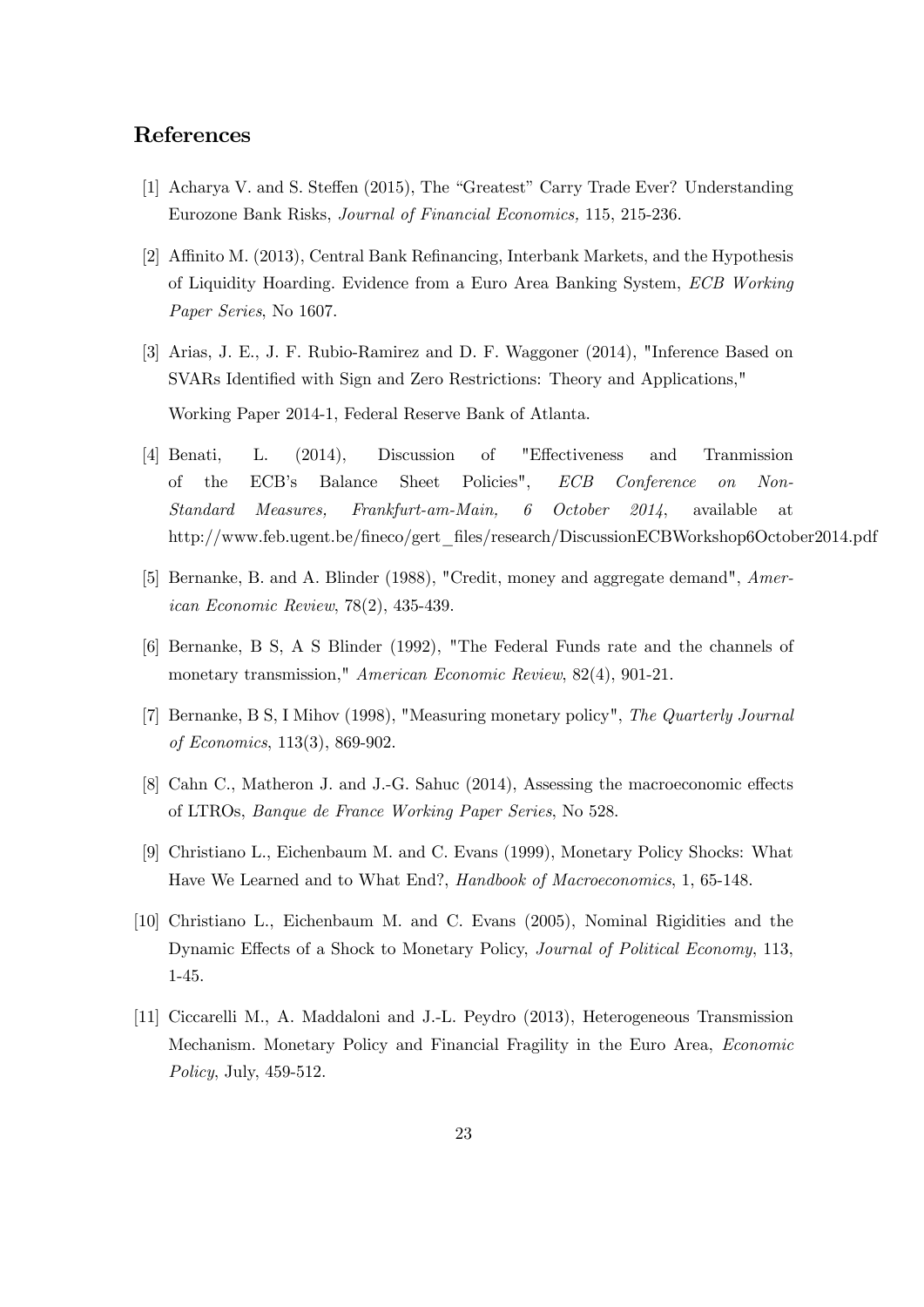- [12] Curdia V. and M. Woodford (2011), The Central-Bank Balance Sheet as an Instrument of Monetary Policy, Journal of Monetary Economics, 58, 54-79.
- [13] European Central Bank (2013a), Early Repayment of Funds Raised through Threeyear Longer-term Refinancing Operations: Economic Rationale and Impact on the Money Market , ECB Monthly Bulletin, February.
- [14] European Central Bank (2013b), Stylised Facts of Money and Credit over the Business Cycle, ECB Monthly Bulletin, October.
- [15] Fahr S., Motto R., Rostagno M., Smets F. and O. Tristani (2013), A Monetary Policy Strategy in Good and Bad Times: Lessons from the Recent Past, Economic Policy, April, 243-288.
- [16] Gambacorta L., Hofmann B. and G. Peersman (2014), The Effectiveness of Unconventional Monetary Policy at the Zero Lower Bound: A Cross-Country Analysis, Journal of Money, Credit and Banking, 46(4), 615-642.
- [17] Gertler M. and P. Karadi (2011), "A model of unconventional monetary policy", Journal of Monetary Economics, 58, 17-34.
- [18] Giannone D., Lenza M., Pill H. and L. Reichlin (2012), The ECB and the Interbank Market, The Economic Journal, 122, 467-486.
- [19] Holló D., Kremer M. and M. Lo Duca (2012), CISS A Composite Indicator of Systemic Stress in the Financial System, ECB Working Paper Series, No 1426.
- [20] Kashyap A. and J. Stein (1995), "The impact of monetary policy on bank balance sheets", Carnegie-Rochester Conference Series on Public Policy, 42(1), 151-195.
- [21] Lenza M., Pill H. and L. Reichlin (2010), Monetary Policy in Exceptional Times, Economic Policy, 25, 295-339.
- [22] Peersman, G. (2005), "What caused the early millennium slowdown? Evidence based on vector autoregressions", Journal of Applied Econometrics, 20, 185-207.
- [23] Peersman G. (2011), Macroeconomic Effects of Unconventional Monetary Policy in the Euro Area, ECB Working Paper Series, No 1397.
- [24] Peersman G. and F. Smets (2003), The Monetary Transmission Mechanism in the Euro Area: More Evidence from VAR Analysis, in Angeloni, Kashyap and Mojon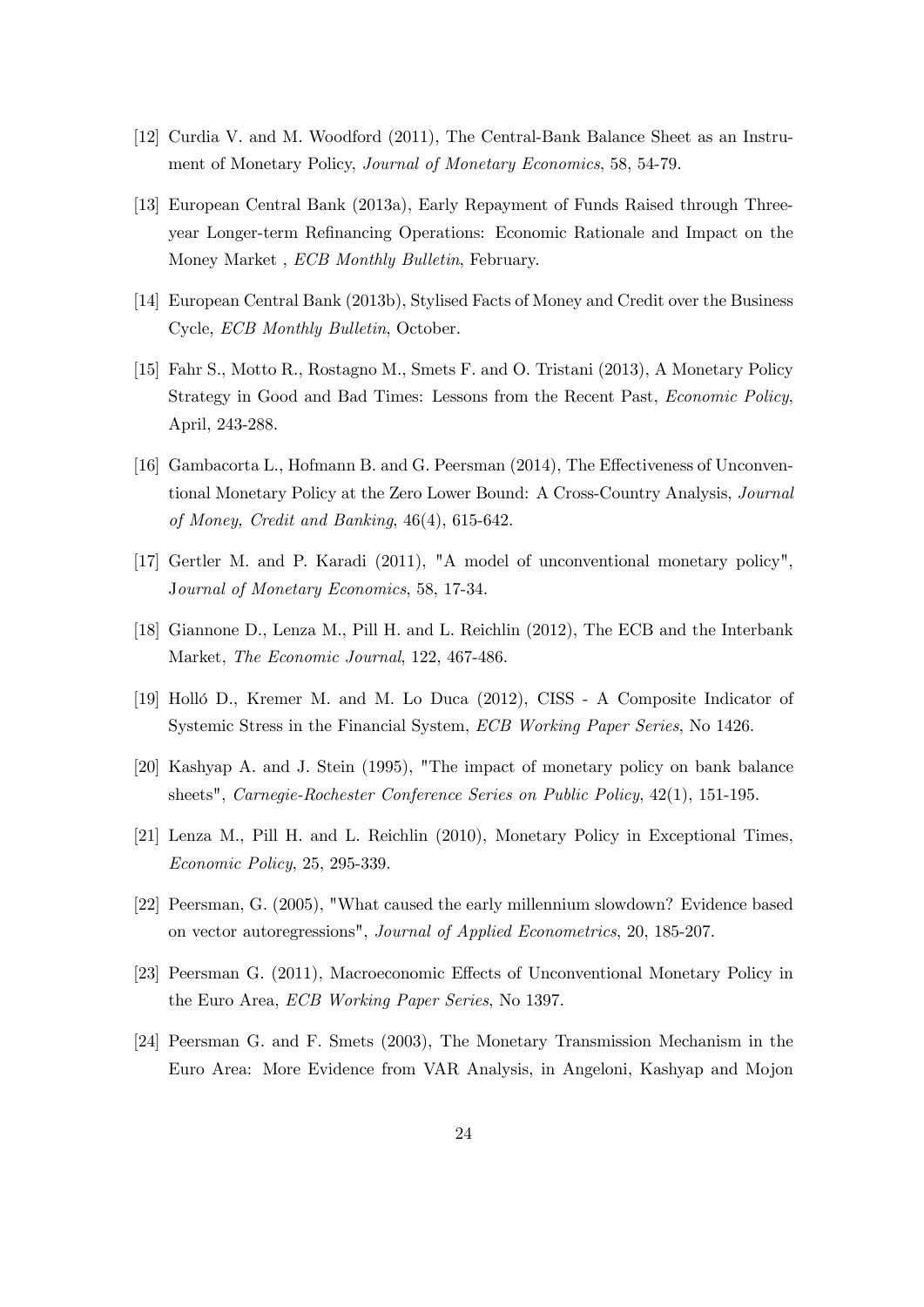(eds), Monetary Policy Transmission in the Euro Area, Cambridge University Press, 2003, Chapter 2, 36-55.

- [25] Smets F. and R. Wouters (2007), "Shocks and frictions in US business cycles: a Bayesian DSGE approach", American Economic Review, 97(3), 586-606.
- [26] Uhlig, H. (2005), "What are the Effects of Monetary Policy on Output? Results from an Agnostic Identification Procedure", Journal of Monetary Economics, 52(2), 381-419.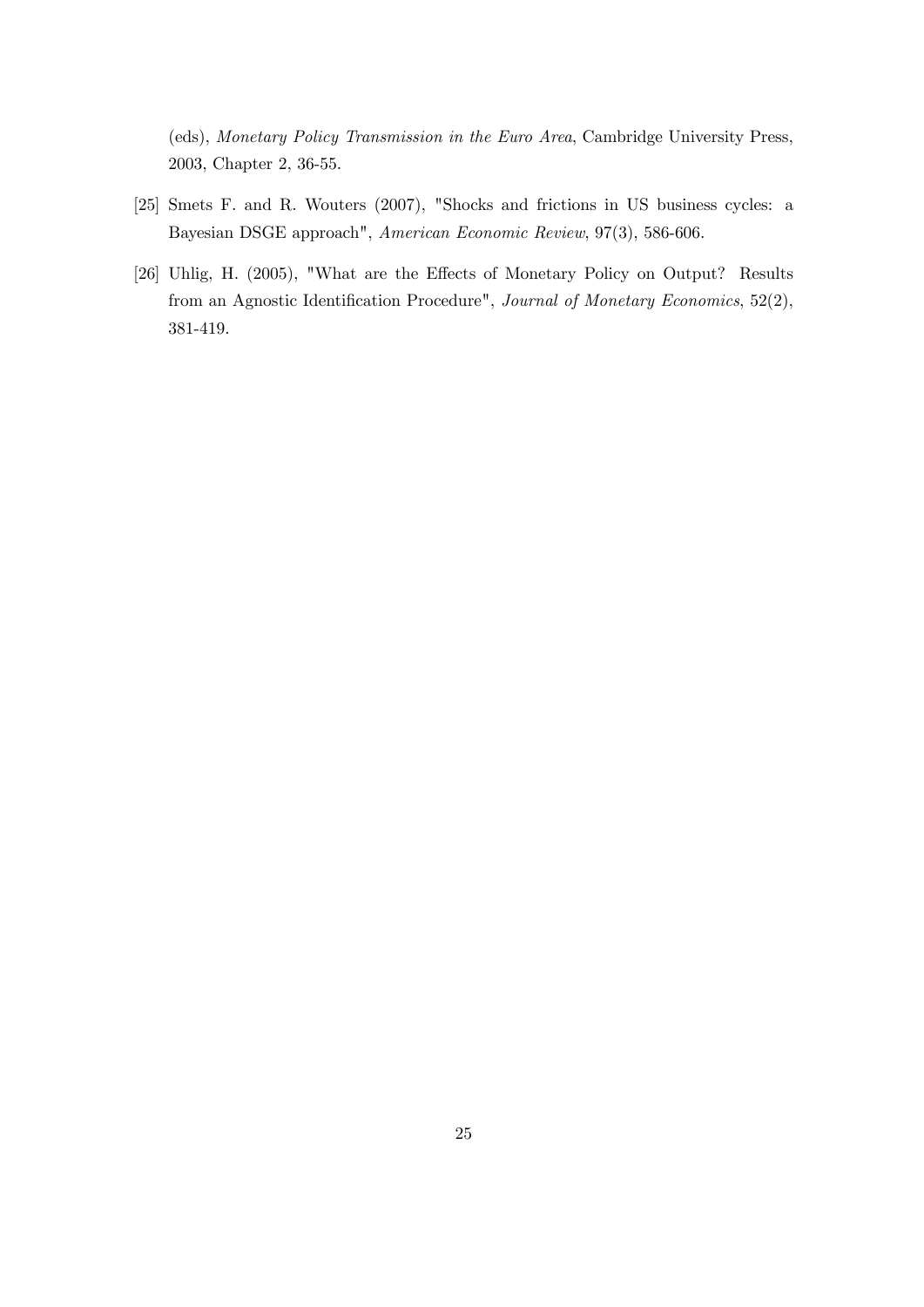

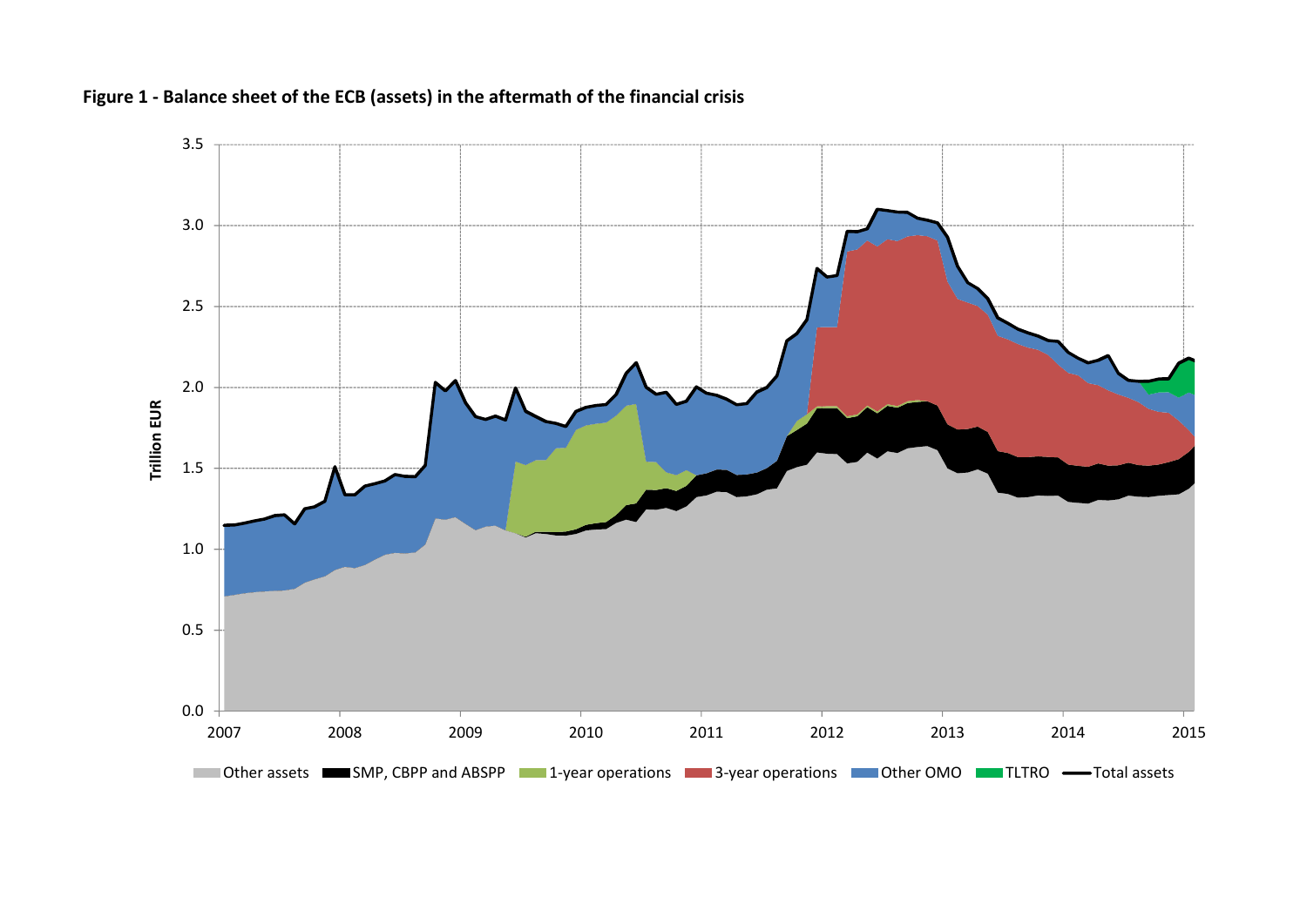

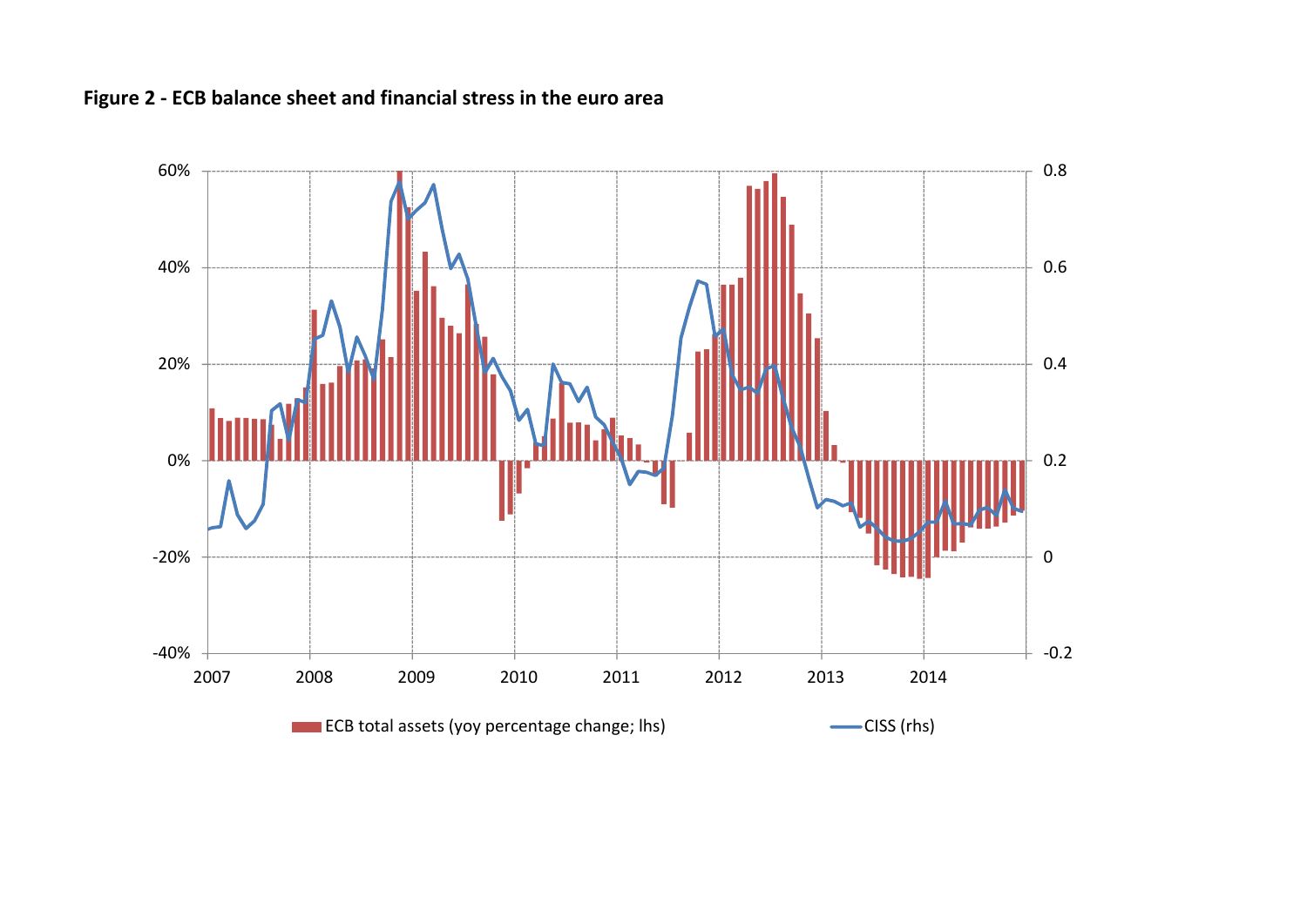## **Figure 3 ‐ Time series of cumulative identified balance sheet shocks**

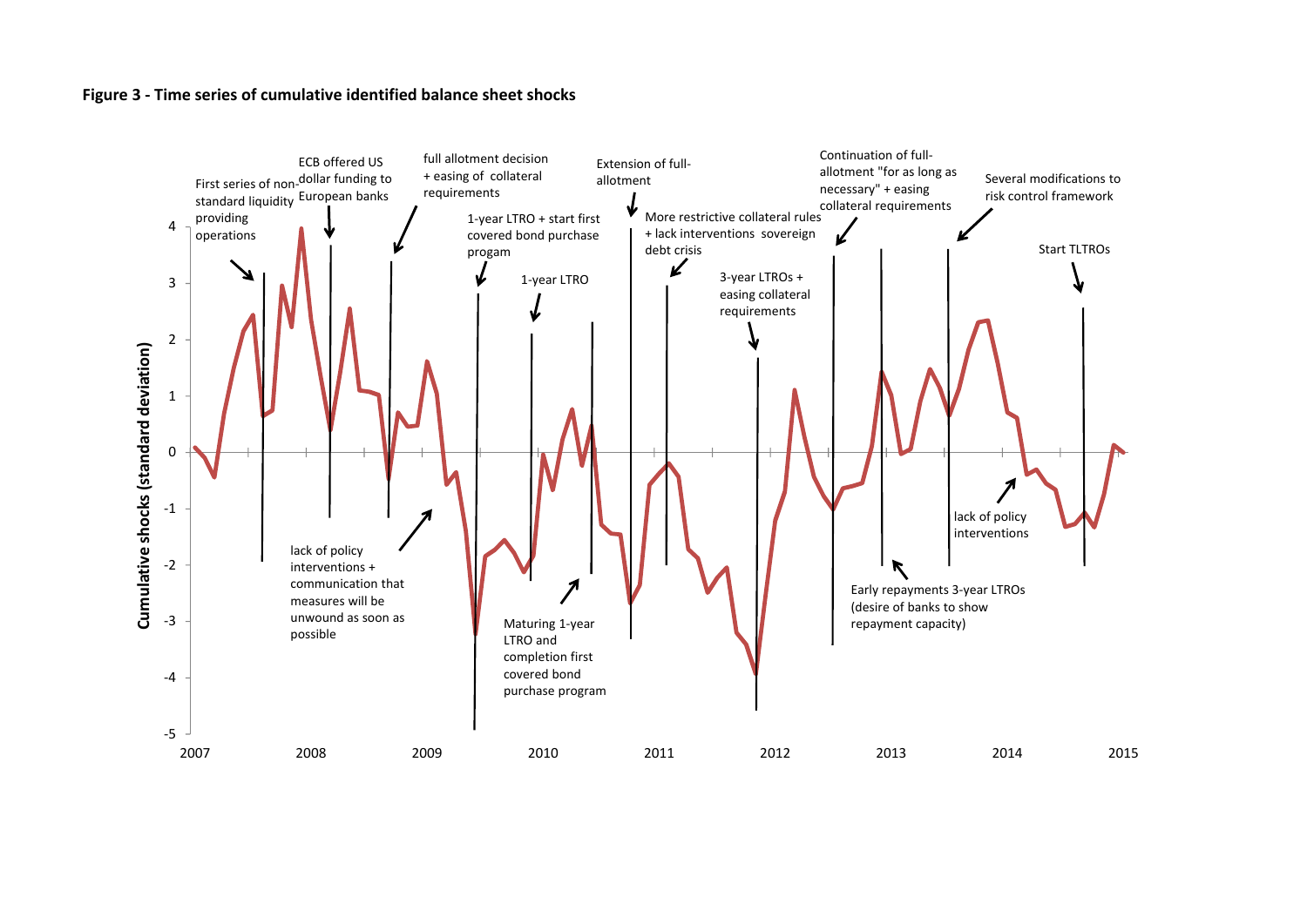



Note: figures show median responses, together with 16th and 84th percentiles of the posterior distribution; horizon is monthly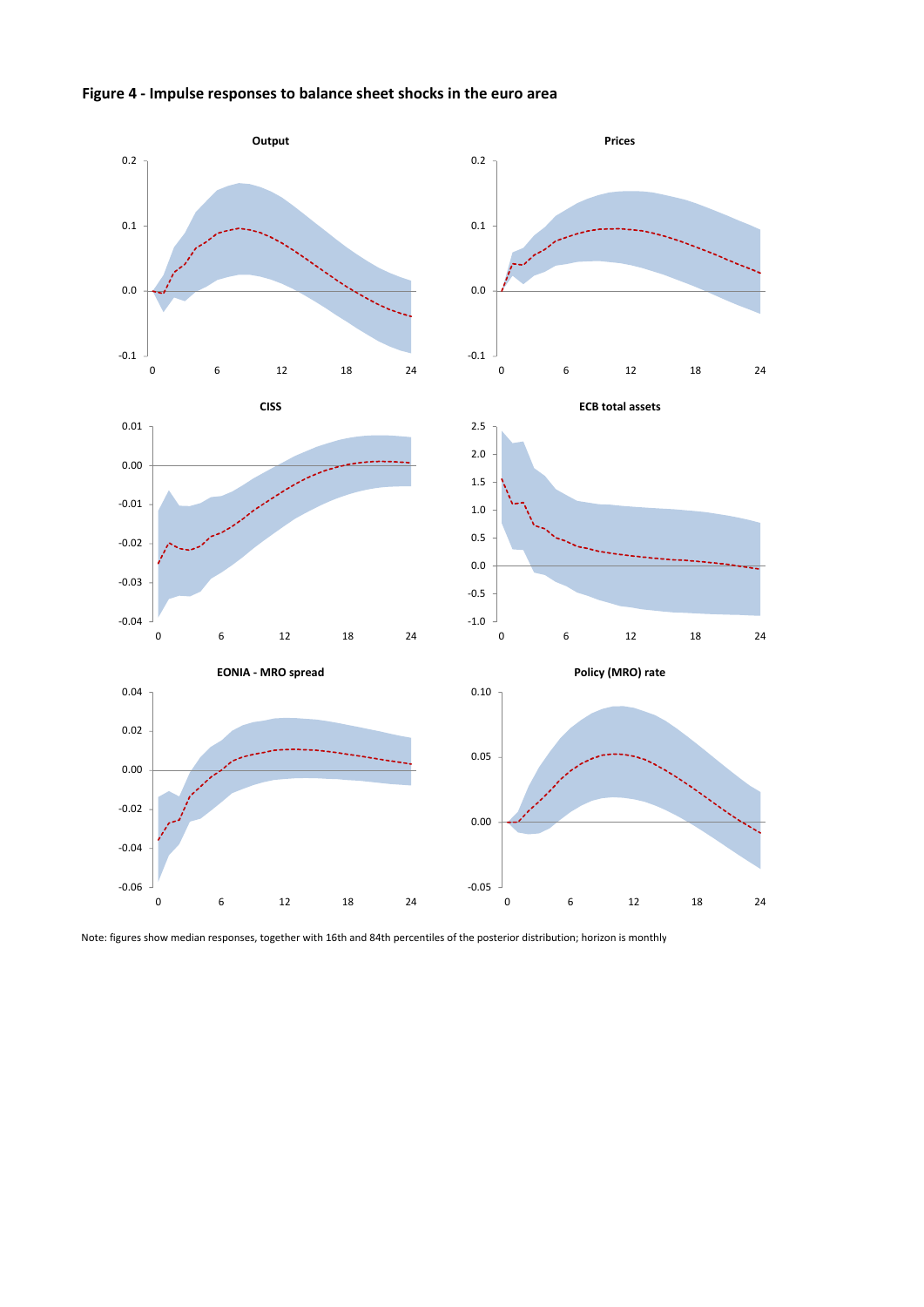

## **Figure 5 ‐ Impact of balance sheet shocks on bank lending in the euro area**

‐0.08 ‐0.04 0.00 0.04 0.08 0.12 0 6 12 18 24



**BLS survey ‐ supply non‐financial corporations BLS survey ‐ supply households**













Note: figures show median responses, together with 16th and 84th percentiles of the posterior distribution; horizon is monthly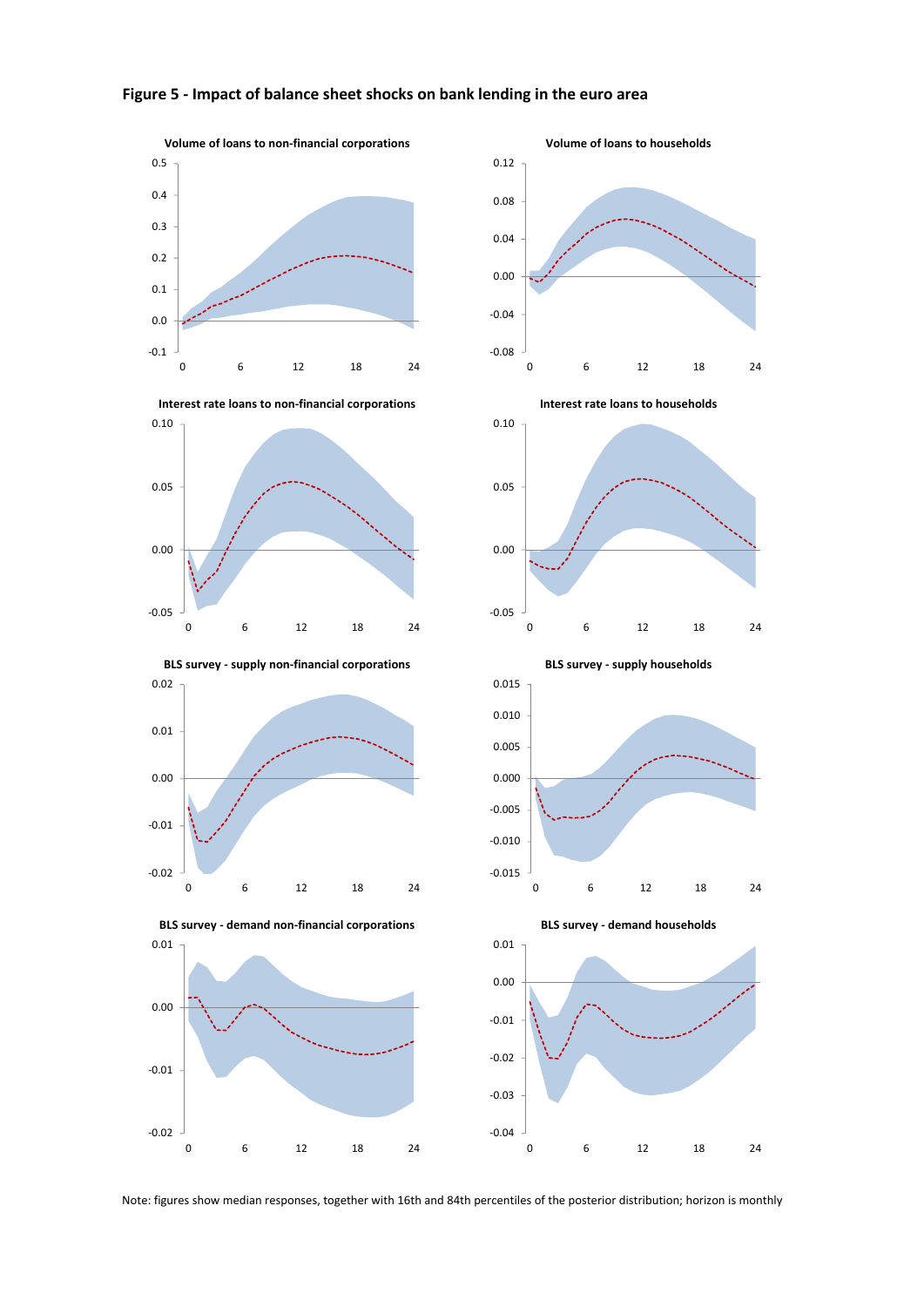

### **Figure 6 ‐ Impact of balance sheet shocks on financial market variables in the euro area**

Note: figures show median responses, together with 16th and 84th percentiles of the posterior distribution; horizon is monthly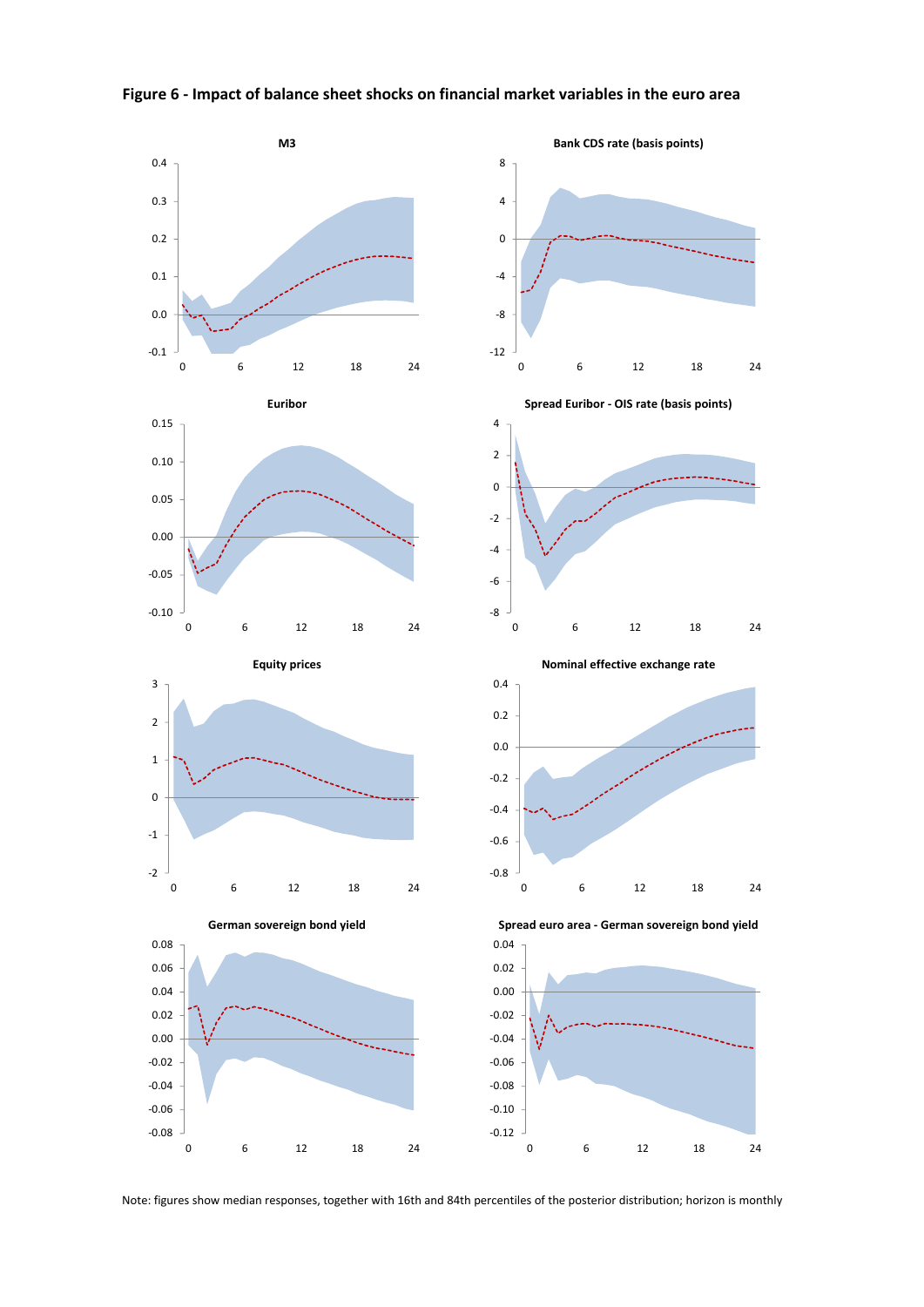### Figure 7 - Counterfactual evolution of macroeconomic aggregates without implementation of 1-year LTROs and CBPP1





actual evolution counterfactual implied by VAR (median, 16th and 84th percentiles of posterior distribution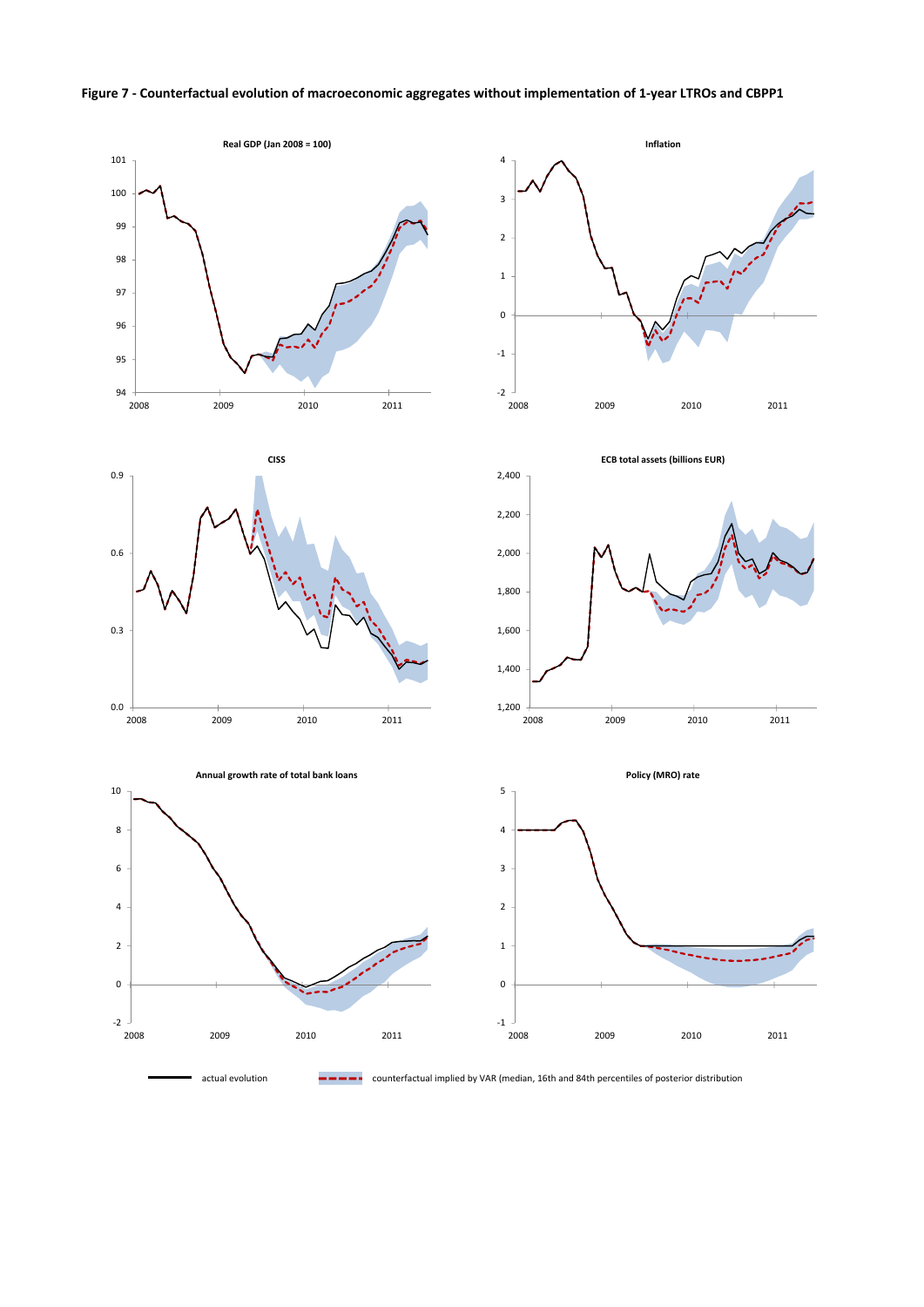





actual evolution counterfactual implied by VAR (median, 16th and 84th percentiles of posterior distribution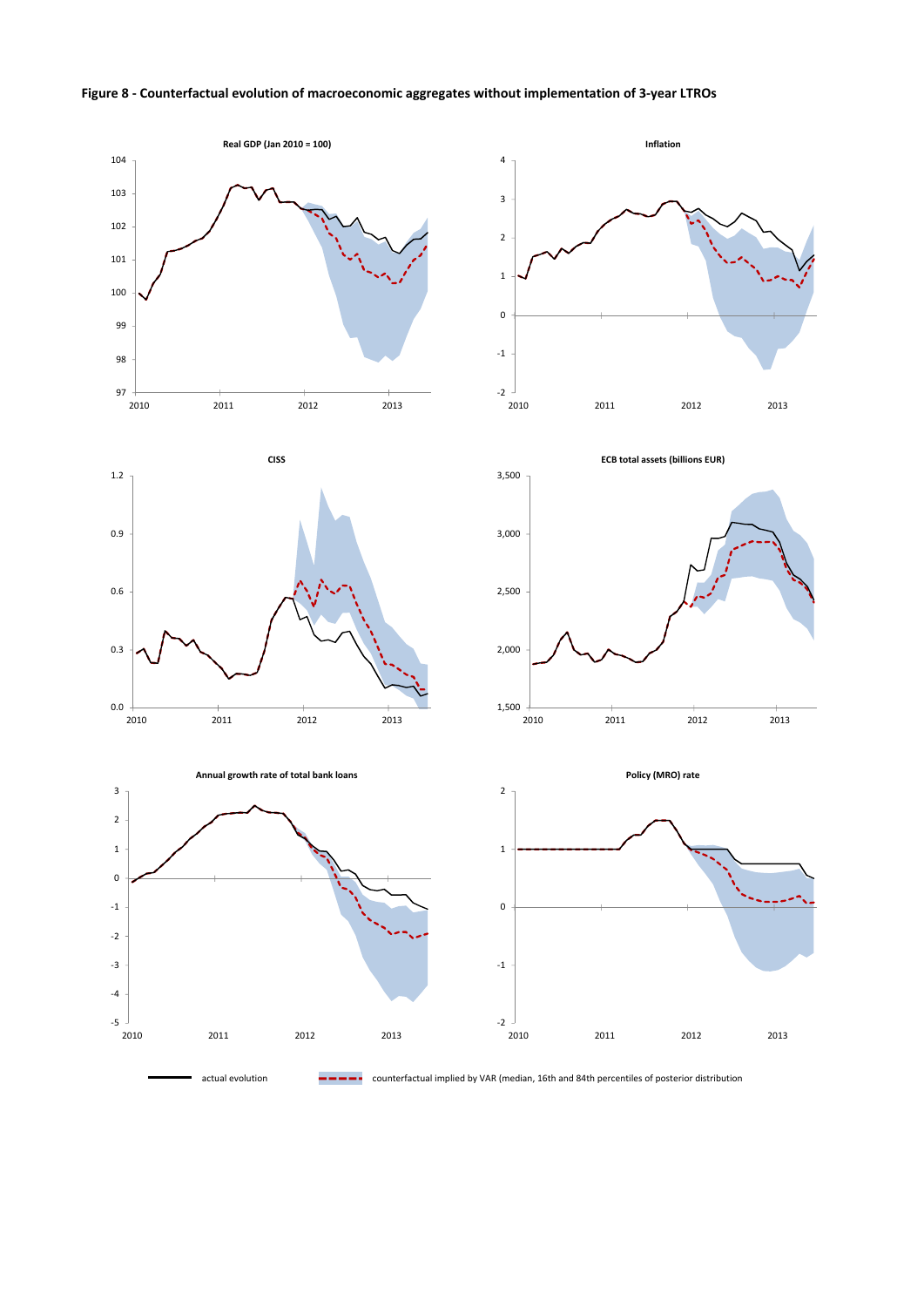#### **Figure 9 ‐ Impact of balance sheet shocks on output in individual member countries**



Note: figures show median responses, together with 16th and 84th percentiles of the posterior distribution; horizon is monthly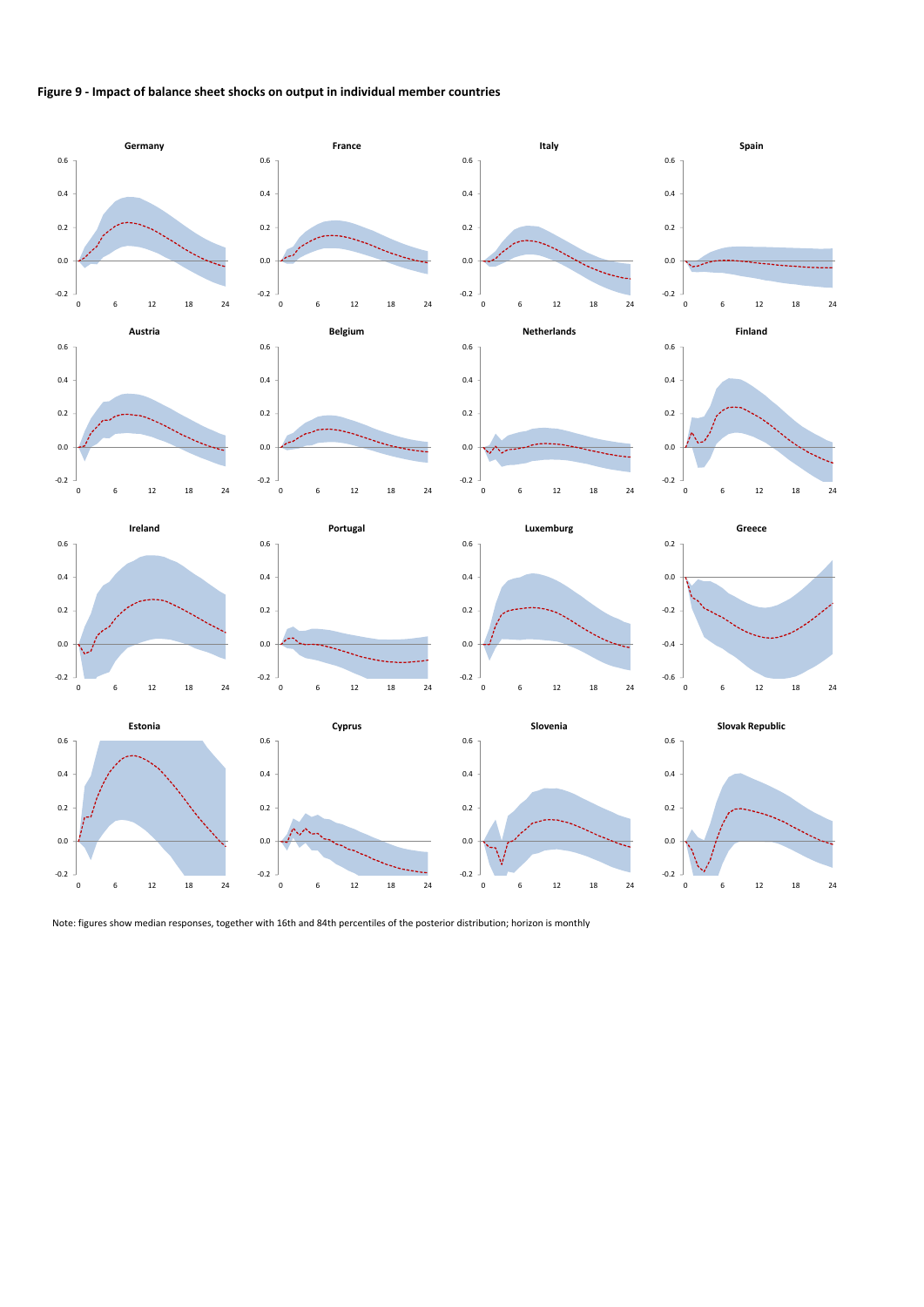#### **Figure 10 ‐ Impact of balance sheet shocks on consumer prices in individual member countries**



Note: figures show median responses, together with 16th and 84th percentiles of the posterior distribution; horizon is monthly